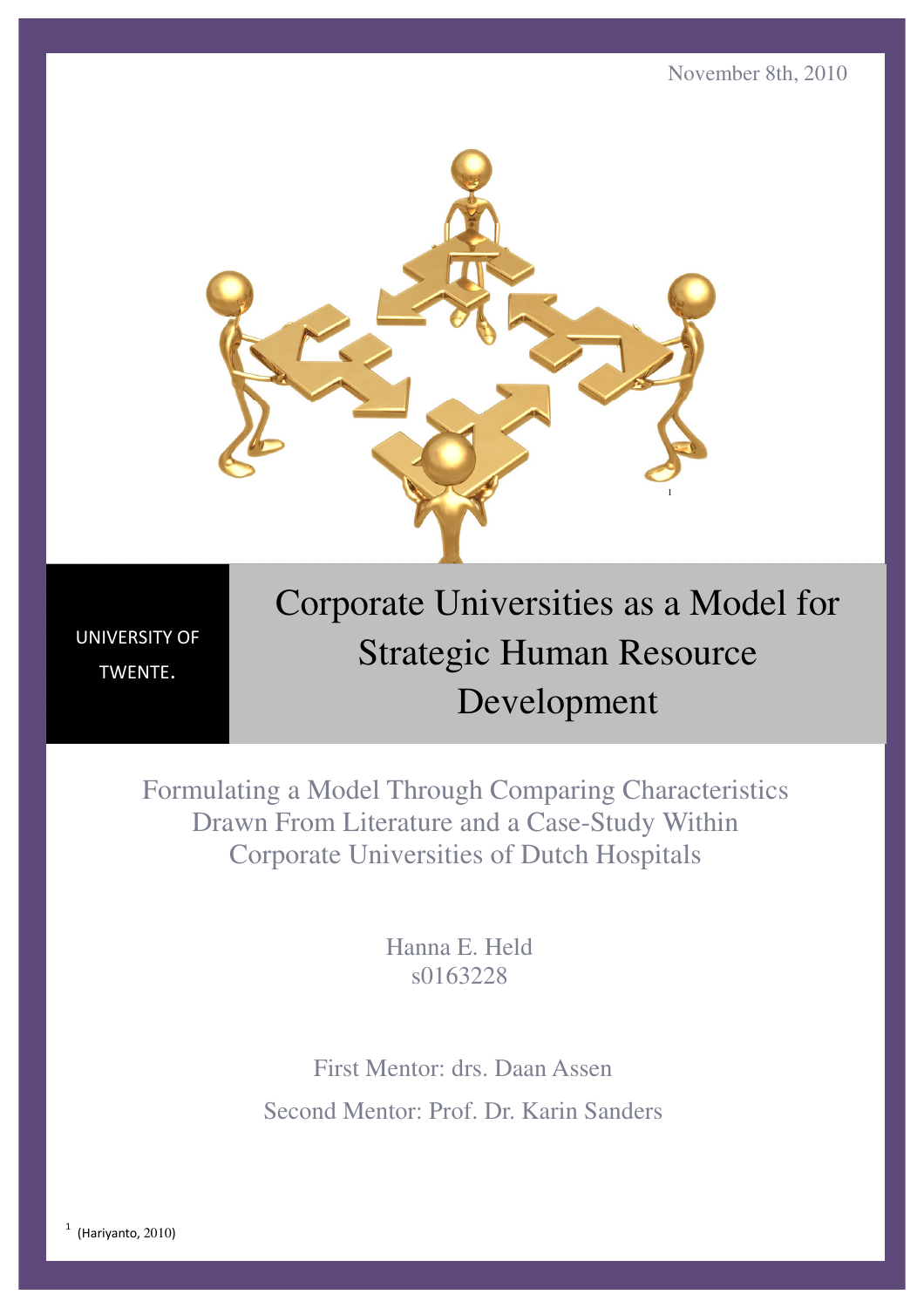### **Abstract**

The paper identifies the characteristics that describe corporate universities through evaluating the literature on theoretical corporate university concepts and the information from a casestudy research in the Dutch health care sector. The existing literature on corporate universities that strive to be a model for strategic human resource development holds many limitations. To overcome these limitations first, the requirements a real corporate university must meet are identified. Second, the theoretical models and the case-studies are evaluated at the hand of these requirements stated in a theoretical framework. The characteristics that result are: the target audience, the cooperation, the methodology, e-learning, the primary focus, the curriculum, the structure, the feedback loop, the strategy development, the measureable analysis and the hierarchical layer. These characteristics are formulated as dimensions through providing them with specific indicators. The research question of this paper is whether it is possible to generate a corporate university model for strategic human resource development. It can be answered by relating the identified dimensions to each other. Nevertheless, further research is necessary to test whether the model generated applies to different organizational contexts and whether quantitative research results in the same model.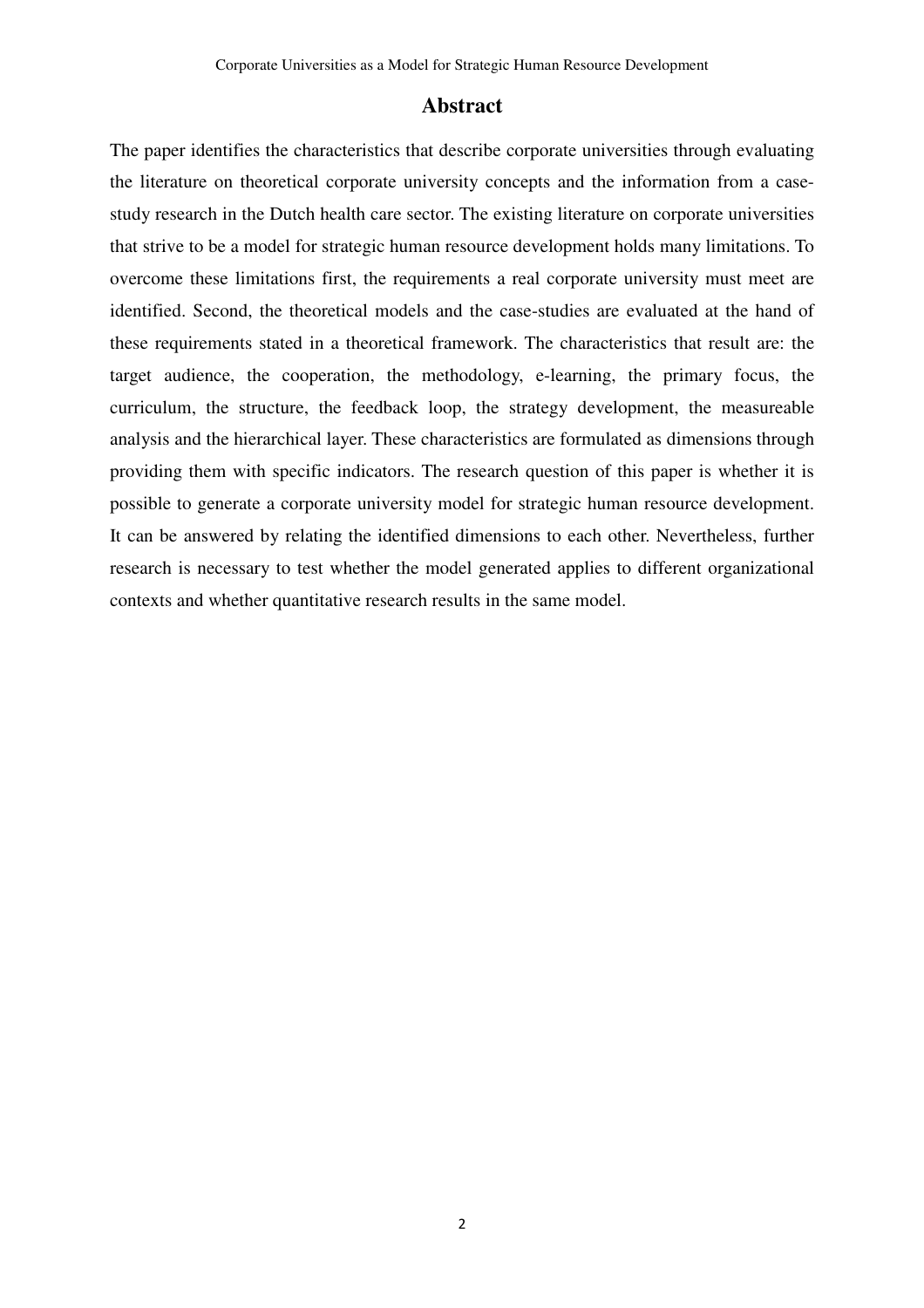### **Corporate Universities as a Model for Strategic Human Resource Development**

In today's globally connected world, organizations have to succeed in an increasingly competitive, profit-centered and electronically based environment (Smith, 2005). Changing managerial discourses, such as the emergence into a "knowledge economy", a "learning organization" and the communication technologies, lead organizations to restructure their application to training and development (Paton, Peters, Storey, & Taylor, 2005). In addition to that, changing market conditions as, the decreased durability of knowledge, the shift in focus from lifetime employment to lifetime employability, and the emphasis on the global marketplace, lead organizations to become flat and flexible (Meister 1998). In order to please these upcoming requirements, organizations aimed to qualify their employee's skills continuously and specific to the organization (Lorscheid, 2004). The companies contribute to their competitive advantage through stressing the employee's education and development (Meister, 1998) which results in the realization that "human resource development is now at the top of the strategic agenda" (Walton, 1999, p. 85), because "companies feel the need for a strategic approach to organizational learning" (Jansink, 2005, p. 40). This leads to a closer observation of the concept of strategic human resource development which is explained as: "the process of facilitating organizational learning, performance, and change through organized interventions and initiatives and management actions for the purpose of enhancing an organization's performance capacity, capability, competitive readiness, and renewal" (Gilley & Maycunich, 2000, p. 6). A solution to support organizations in creating, developing and distributing knowledge to their employees are corporate universities (CUs) (Jansink, 2005).

### *Corporate Universities*

Corporate universities (CUs) have their roots in the United States where the first CU was launched by General Electric (GE) in 1955 in order to serve their upcoming demand in development (Glotz, 2002). As the fastest growing sector of higher education the number of Corporate Universities launched increased steadily at the end of the 1980s (Meister 1998). At that time, the number of existing corporate universities was approximately 400 which increased until the end of 1999 to approximately 1600 institutions. The first CUs were exclusively found by large organizations such as GE and Motorola. Around 40% of the companies from the Fortune 500, which are the 500 largest (in turnover) American organizations, enact a corporate university. In the meantime, some medium-sized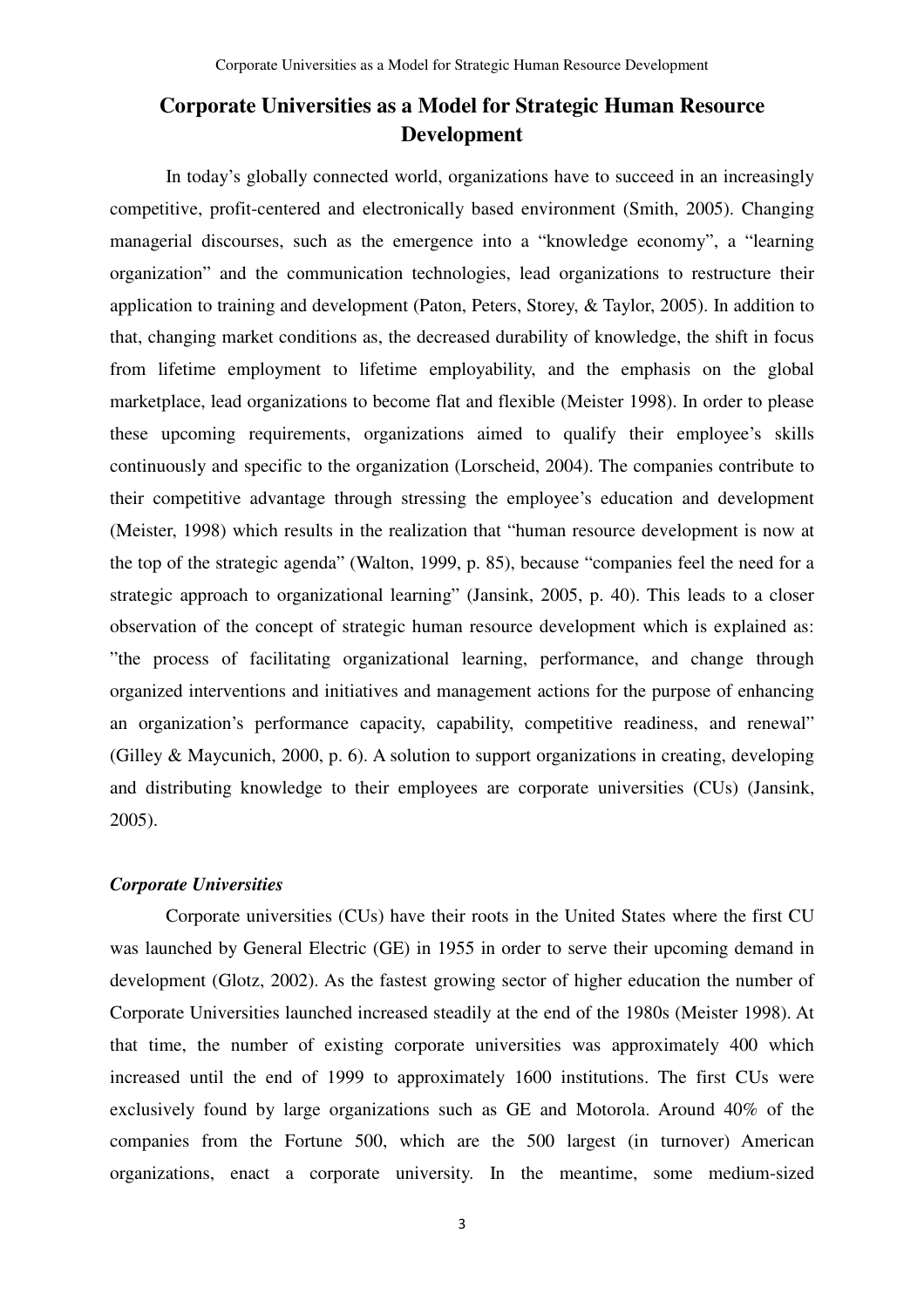organizations such as Harley Davidson and the University of Chicago Hospitals also launched CUs (Glotz, 2002).

But what exactly are corporate universities? According to Meister (1998) they are defined as an educational institute that is run by a company and "functions as a strategic umbrella for a firm's total educational requirements for all employees and the entire value chain, including customers and suppliers" (p.52). Thus, a CU's aim is to transfer knowledge within organizations, but also to people external to the organization.

Even though, corporate universities have a long history it is not yet clear for all organizations what kind of requirements a corporate university must have to be different from a traditional training department, because some entities call themselves a corporate university even though they do little about corporate education or just relabel their training department (Allen, 2002). The main aspect that distinguishes the two is that CUs are concerned with a broader span of activities (Allen, 2007). For example, the focus of training has shifted from training the individual employee to developing the organization's capacity for learning (Meister, 1998) and further to focus not only on training, but also on managing activities that are related to the employee's development such as career planning, cultural change, research and development or strategic hiring (Allen, 2007). The strategic scope is essential as a recent definition of CUs by Allen (2007) reflects. Even though, there are different definitions, corporate universities have a common denominator: the strategic intent. Thus, corporate universities, in contrast to training departments, must be mission driven and tied to a strategy to be called a true corporate university (Allen, 2007).

### *Corporate Universities in the Health Care Sector*

Corporate universities can be found throughout different kinds of sectors. The health care sector has recently began to establish corporate universities as The Corporate University Xchange realized in 2005 that hospitals are starting to introduce corporate universities as a result of a shortage of skilled employees in that sector. The reason that the health care sector is a service business makes it evident that its staff has to be well educated in order to result in customer satisfaction and enable the hospital's success (Dresner, 2005). Likert (1967) announced that in the health care sector "of all the tasks of management, managing the human component is the central and most important task, because all else depends on how well it is done". The difficulty with managing the human resource in health care services effectively is, that there is a large diversity in the employee's experiences, skills and talents (Strike, 1995). Nevertheless, it is especially important to develop the human resource in health care services,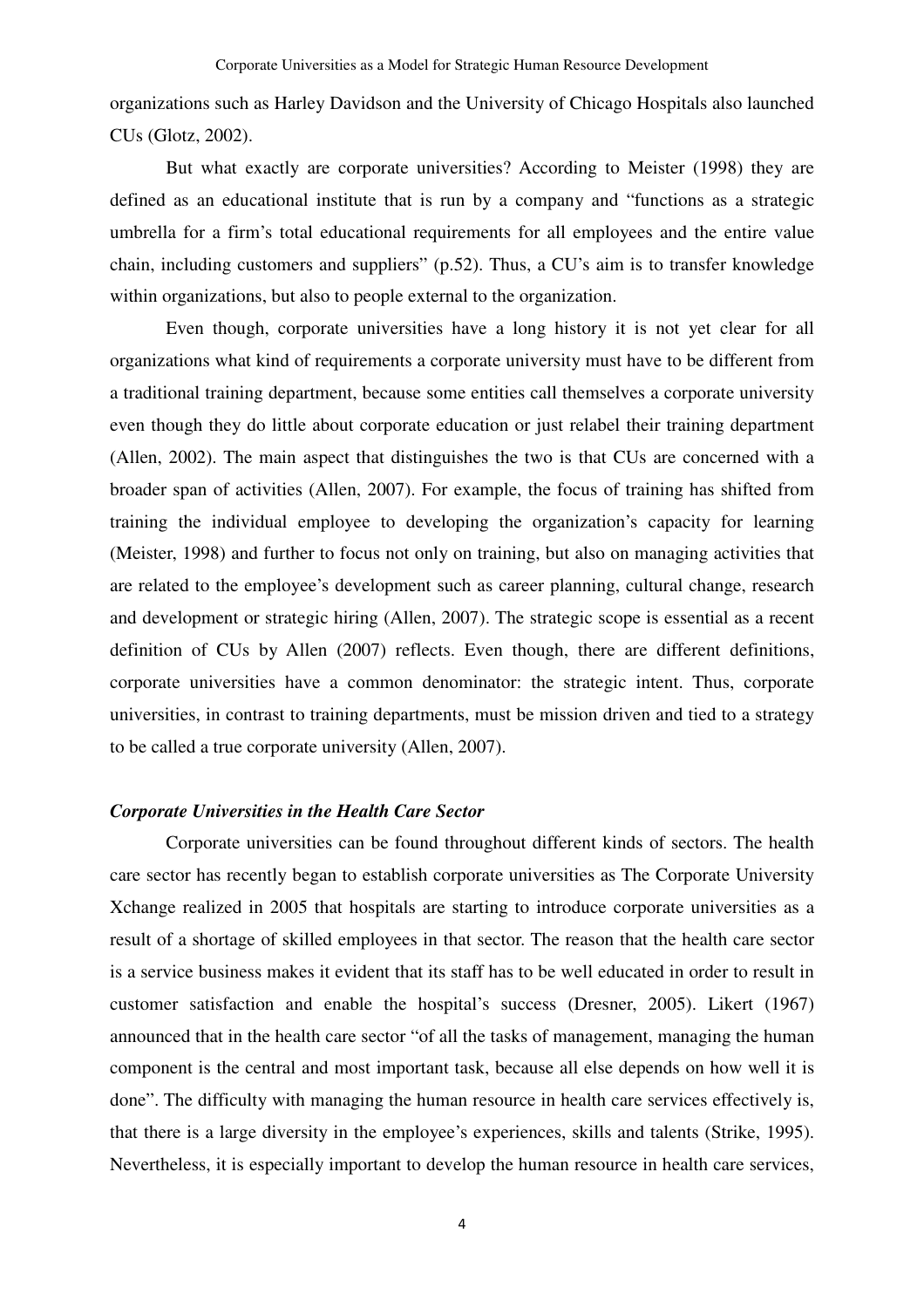because, as Micheal Riordan, the CEO of University of Chicago Hospitals Academy, stated, learning is directly linked to patient satisfaction and loyalty (Dresner, 2005).

#### *Strategic Human Resource Development*

To understand the connection between corporate universities and strategic human resource development (SHRD), an illustration of the term strategic HRD is essential, as the strategic activities define a corporate university (Allen, 2007). According to Allen's (2007) and Meister's (1998) definition of a corporate university, the strategic orientation is what distinguishes a corporate university from a traditional training department. Allen (2007) stated in his book that there are two different possibilities to interpret the word *strategy* when concerned with corporate training. The first interpretation translates strategy with planning, thus "taking deliberate and careful action to how training is organized, announced, and distributed throughout the organization" (p. 40). The second interpretation emphasizes strategic alignment, including the position learning receives to support or influence the broader organizational activities (Allen, 2007). Gilley and Maycunich's (2000) interpretation of the term strategic is to plan and organize the long-term goals of an organization in order to achieve the organization's business goals by integrating HRD practices organization-wide.

When organizations introduce practices to improve the employees within their organization, they realize that the employees are their intellectual capital, because they provide goods and services. In order to achieve organizational performance and growth, it is inevitable to enhance the employee's knowledge, skills and attitudes. Furthermore, is the aim to develop the intellectual capital to increase its performance capacity and capability through improving their knowledge, skills and competencies (Gilley & Maycunich, 2000). A definition is introduced by Walton (1999) stresses the following:

Strategic human resource development involves introducing, eliminating, modifying, directing and guiding processes and responsibilities in such a way that all individuals and teams are equipped with the skills, knowledge and competences they require to undertake current and future tasks required by the organisation. It needs to be seen as part of the strategy management process of a given organisation, since the organisation is dependent on effectively utilising and enhancing all of its resources to cope with current and future contingencies. (p. 82)

Thus SHRD means ensuring a sustained competitive advantage when HRD activities are aligned with organizational goals such as generating firm-specific knowledge and skills (Garavan, 2007).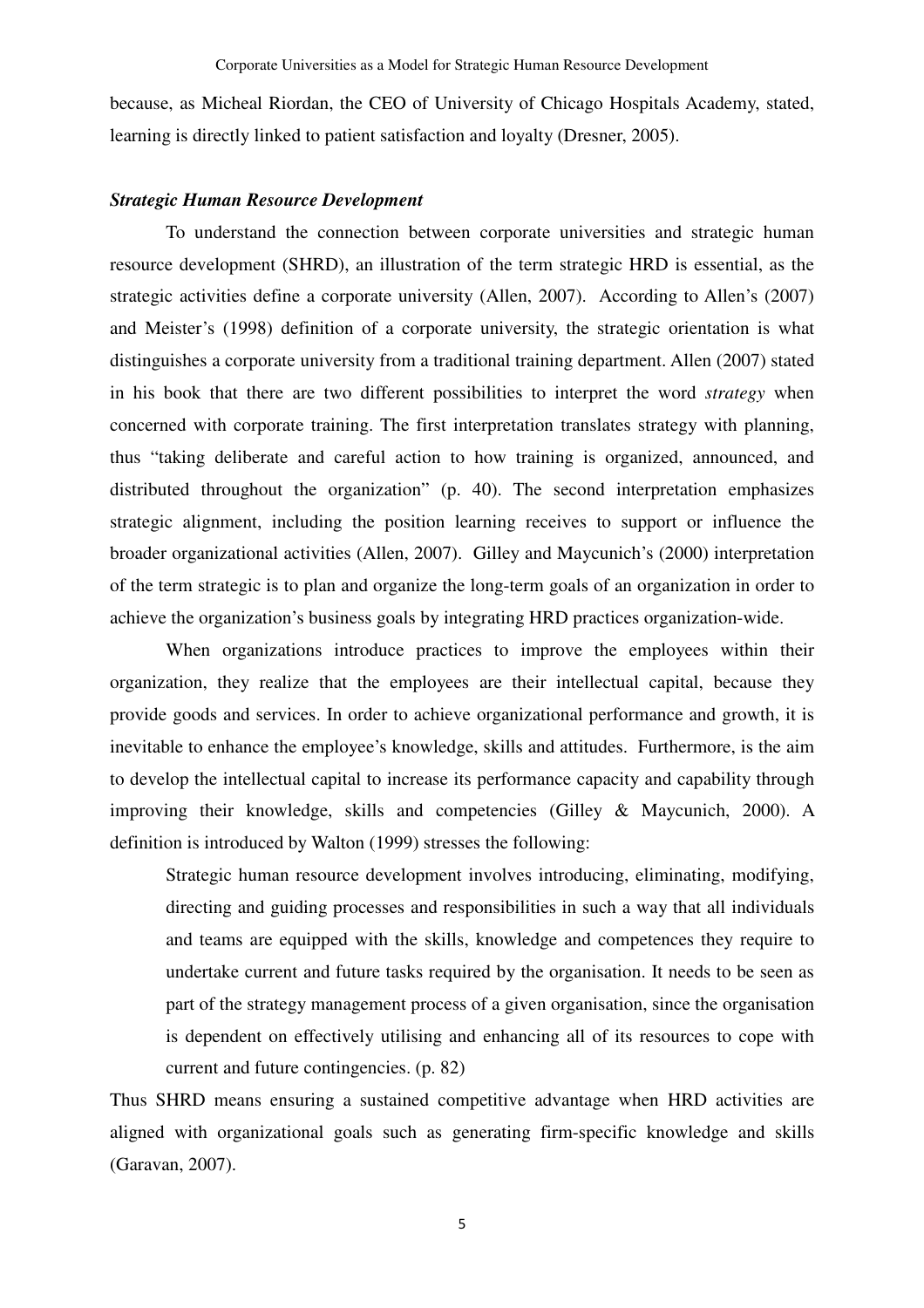Walton (1999) further introduces a framework for a strategic approach to learning and development. The basis for SHRD is the insistent commitment of an organization to learning stated in "published core values or mission statement of the organisation" (p. 117). To implement SHRD in an organization the commitment can be supported by: stewardship, which is when managers are not motivated by individual goals, but rather are stewards whose motives are aligned with the objectives of their principles (Davis, Schoorman, & Donaldson, 1997), resource provision, systems, sponsors and partners, and policies (Walton, 1999). The human resource development (HRD) strategies should be implemented within the organization to form an interacting coherent whole which comprise of "individual development-oriented activities, learning climate related interventions, organization-wide learning initiatives, team-development activities and training-related activities" (p. 117). These strategies can be realized by focusing on "performance-in-task related skills, customer responsiveness, creativity, innovation, strategic awareness and flexibility" (p. 117) to enhance competences and continuing professional development. The outcome of SHRD should be that learning takes a position where it counts to the core competences of an organization so that learning can contribute to the strategic intent (Walton 1999).

#### *Research Question*

In the sections above, the definitions of CUs and SHRD are made clear. Corporate universities deal with HRD and they strive to be strategic, but the problem is that the existing literature does not combine these two terms in a model and does not explicitly state demands a CU should meet when it aims to support strategic human resource development processes. Meister (1998) argues that even though companies differ in their organizational context and thus in their requirements to a corporate university, they seem to cluster themselves around comparable principles and goals, because of their collective goal of becoming a lifelong learning institution (Meister, 1998). Different authors such as Fresina, Stauss, Deiser and Aubrey, have tried to define these similar principles and goals through introducing theoretical concepts for corporate universities (Lorscheid, 2004). Unfortunately, this literature holds many limitations which will be explicitly stated underneath. Therefore, there is the need for a model that integrates the theory of strategic human resource development and corporate university models. As stated above, it is especially important to provide adequate learning and development to personnel in the health care sector. The literature about corporate universities in this sector is very young and thus not yet deeply discussed. Therefore, the case-study in this paper is concerned with CUs in hospitals to provide additional information about this sector's learning and development activities.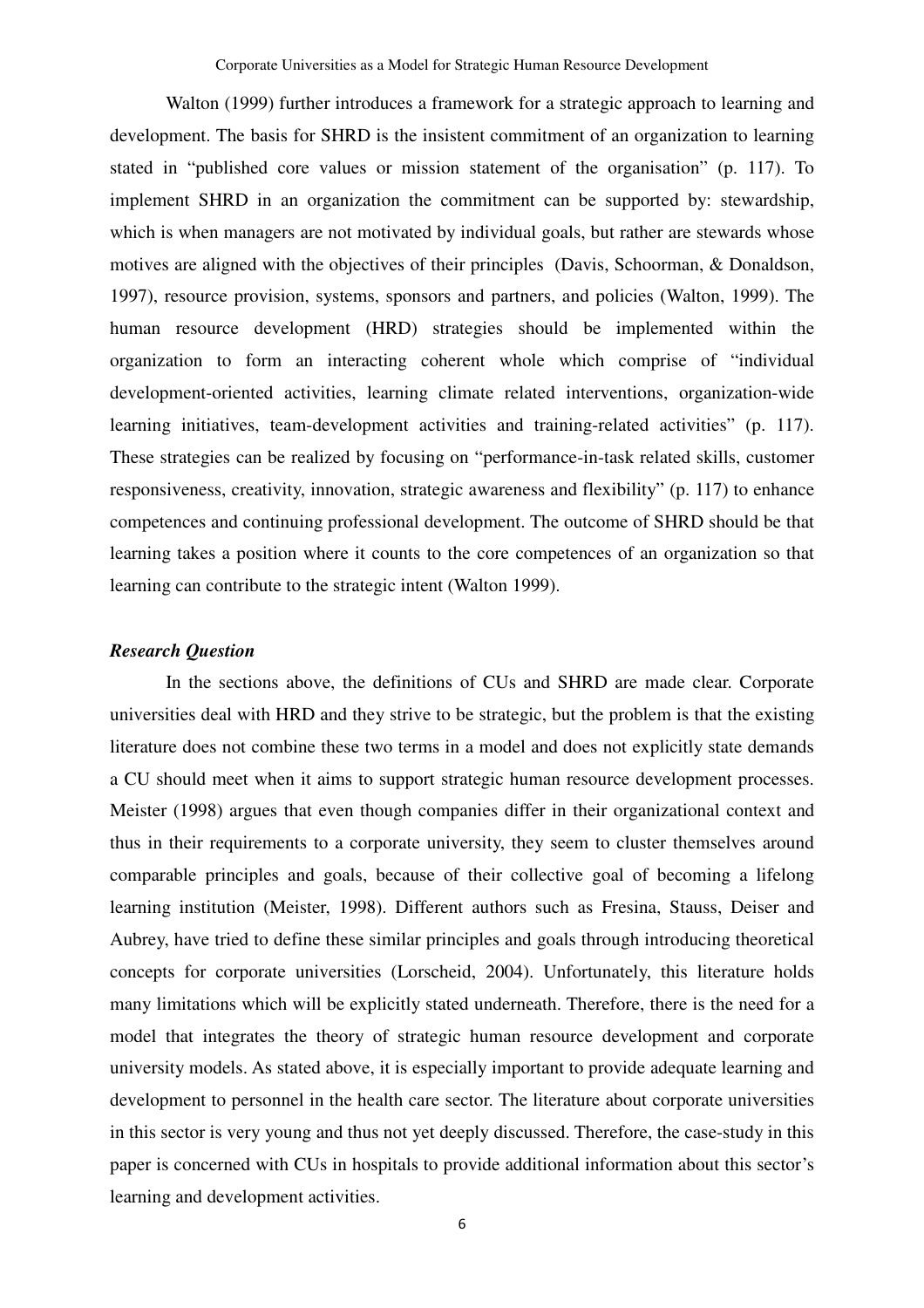This paper seeks to achieve a model for corporate universities that caters to the strategic human resource development concept in the health care sector. Therefore, the research question of this paper emerges: *Is it possible to generate a corporate university model for strategic human resource development in the health care sector?* This question can be answered by means of evaluating the theoretical models and the information gathered through the semi-structured interviews with five Dutch teaching hospitals. To generate this model it first has to be clear which characteristics CUs must have to be called a true corporate university and thus implement strategic approaches to human resource development. Therefore, the sub-question is: *what characteristics describe corporate universities that implement strategic human resource development in the health care sector.* The paper strives to provide an answer to the proceeding questions by critically evaluating the characteristics from the theoretical CU models and the characteristics found in practice.

### **Theoretical Framework**

This paper aims to show that corporate universities strive to be a model for strategic human resource development. The following theoretical framework combines the definitions of CUs and the definitions of SHRD. These provide the requirements a CU must meet when it aims to implement SHRD. This framework serves as a lens through which the theoretical CU models by Fresina, Stauss, Deiser and Aubrey and the case-studies are evaluated.

From Meister's (1998) definition it is evident that a corporate university is an educational institute that belongs to an organization and that is strategically aligned for all educational requirements (Meister, 1998) or, as Allen (2007) stated, tied to strategy. Being strategically aligned can, according to Glotz (2002), have different forms. A corporate university can support the business strategy, it can realize change management or it can be the drive of change (Glotz, 2002). Overall, CUs should effectively increase the control of training and development activities in relation to strategic priorities. Such strategies can focus on building customer loyalty, cross-cultural working or making training more cost-effective and timely etc. (Paton, Peters, Storey, & Taylor, 2005). Walton (1999) states also, that CUs should provide tailored training and facilitation to the business's requirements. This means that the focus of CUs is proactive, thus planned in advance, and their organization is cohesive and centralized (Meister, 1998).

On the one hand, has a centralized structure the advantage that a company's culture, values and shared vision can be used as guidelines when providing training, so that training needs are aligned to the needs of the company. On the other hand, a decentralized structure, where the departments are responsible for training, might be advantageous, because they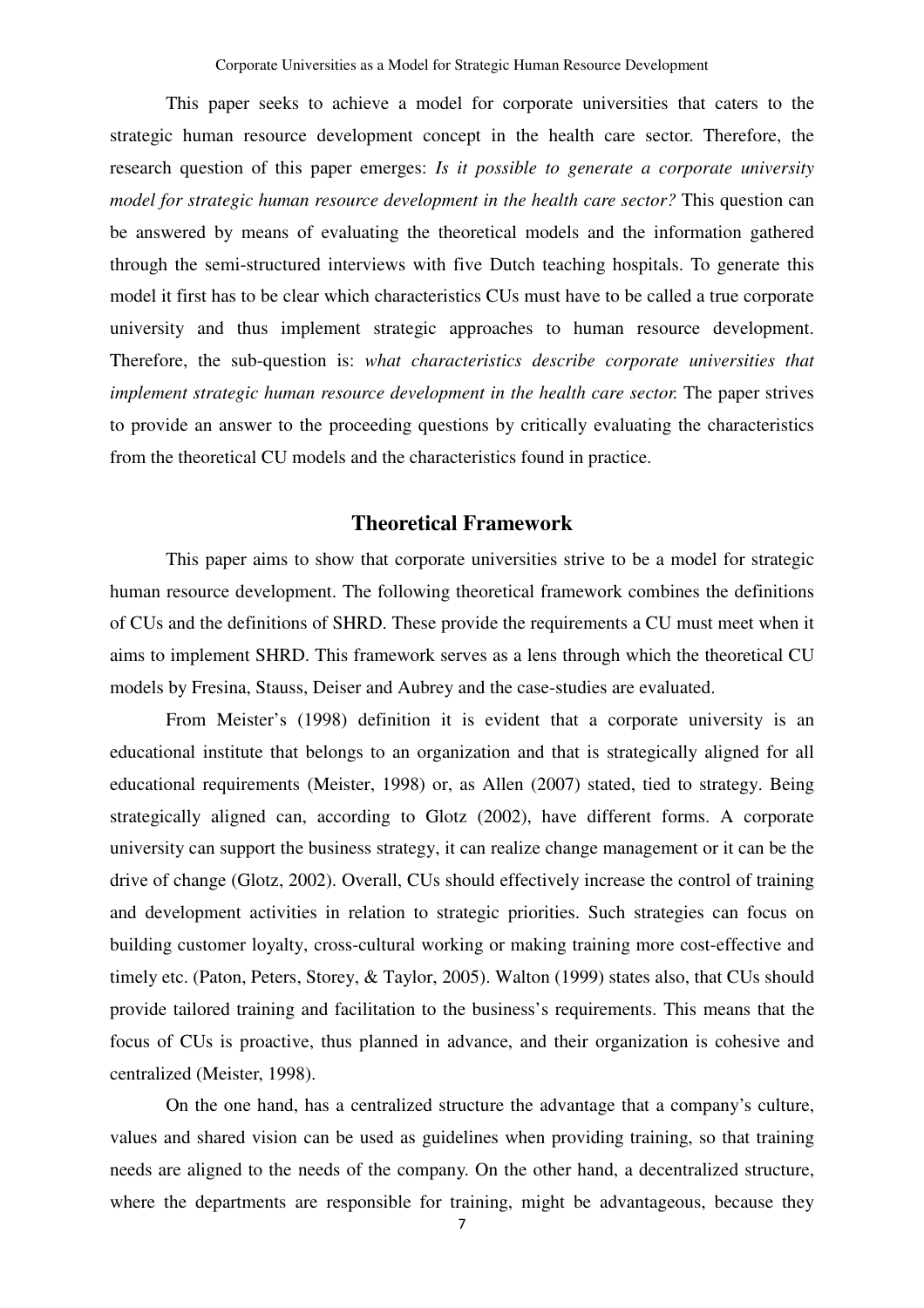know the training needs of their employees best. Another alternative is to form a combination of both (Paton et al., 2005). According to Lorscheid (2004), a CU should always reflect, develop, or support the company's culture. Corporate universities provide education to all employees and the entire value chain, including customers and suppliers (Meister, 1998). This may sound as a great investment at first, but, as Meister (1998) said, training along the value chain is very effective, because in the end the company depends on the goods and services supplied externally. According to Glotz (2002), corporate universities can have different target audiences; they might concentrate themselves on the top management only, on all employees or as Meister (1998) said, on an external target audience along the value chain as well (Glotz, 2002). Involving supply-chain partners into the focus of the target audience might be sector specific and can have additional value for organizations that routinely deal with requests from clients; this can strengthen the relationship with them. Training along the valuechain can bring additional value of receiving feedback from clients (Paton et al., 2005).

The present paper tests whether CUs can be a model for SHRD, therefore, the present theoretical frameworks combines the requirements of CUs with those of SHRD. Thus, when CUs implement strategies for HRD then its programs maximize the performance of the organization (Gilley and Maycunich, 2000), as they aim to provide "corporate value added" (Paton et al., 2005, p. 8). In addition to that, Gilley and Maycunich (2000) stated, that SHRD processes should be used to implement and manage change. Another aspect of SHRD is that individual and organizational learning has to be distributed across the whole organization (Allen, 2007) which is also evident in Walton's (1999) strategic approach to learning and development. All in all, learning should be seen as a core competence organization-wide (Walton, 1999) and therefore employees are treated as the organization's intellectual capital (Gilley & Maycunich, 2000). The core values lead to a coherent interaction of human resource development strategies supported by different systems. These contribute to the interaction of different HRD strategies, as stated by Walton (1999), which includes individual development, organizational learning, team development, training activities and learning climate interventions. Furthermore, in order to function within competitive landscapes it is essential to innovate, which is supported by Rademakers (2005) statement that it is important for corporate universities to integrate the transfer, exchange and innovation of knowledge.

Thus, the requirements that the characteristics of a CU that strives to be a model for SHRD should meet are the following nine: (a) the CU must be strategically aligned, which means providing training that is tailored to the company's needs; (b) the CU must have a structure that is centralized, decentralized or a combination of both depending on the organizational context; (c) the CU should reflect, develop, or support the company's culture,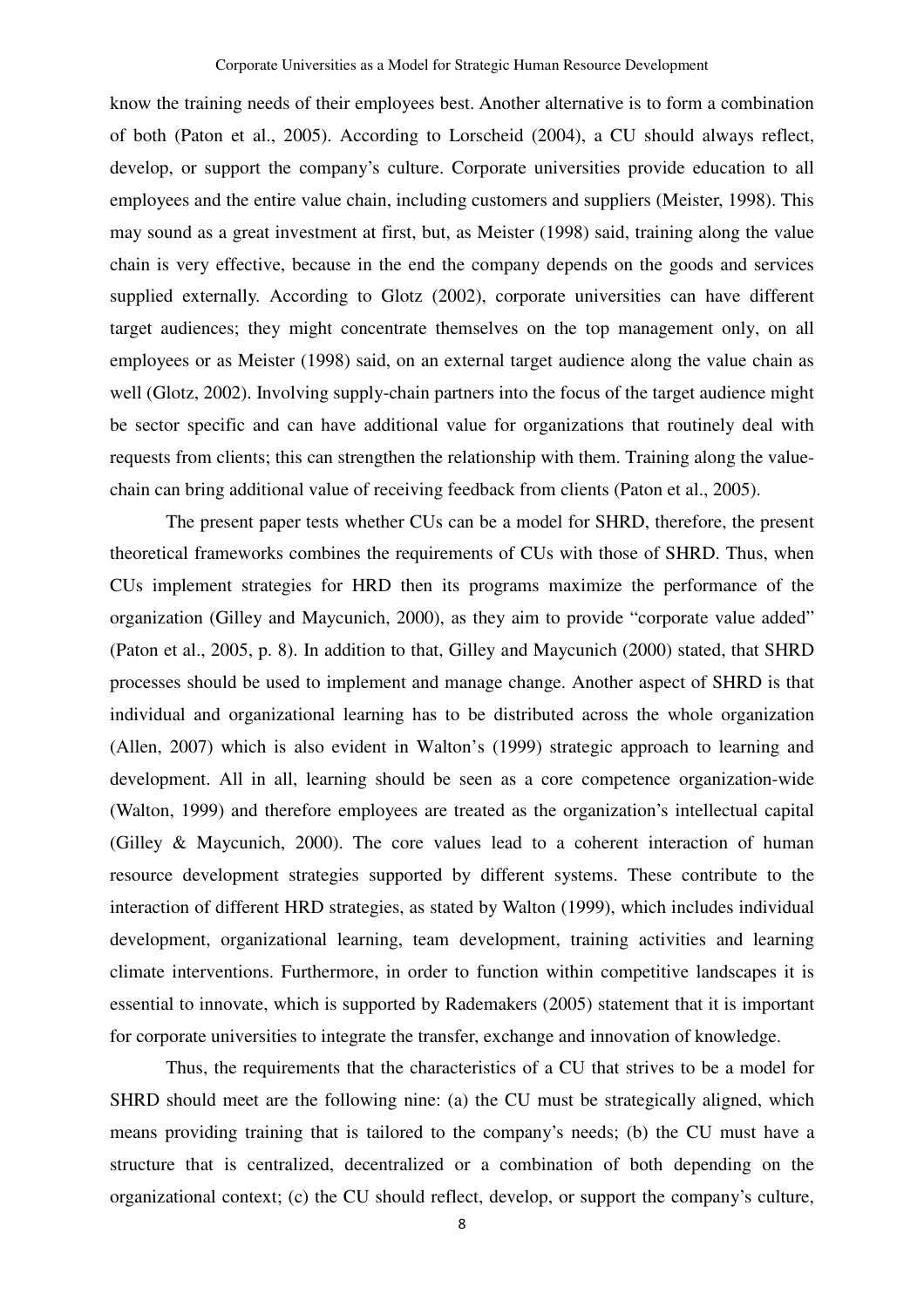because it must be strategically aligned; (d) a CU must decide on a target audience, depending on the organization's aim and business field; (e) the CU should also implement programs that provide value added; (f) the CU should implement and manage change; (g) the CU must focus on individual and organizational learning; (h) a CU should integrate the transfer, exchange and innovation of knowledge and (i) the CU must treat learning as a core competence throughout the organization and treat its employees as their intellectual capital.

### **Study one**

In the following section the prevailing theoretical concepts for corporate universities are summarized. Different CU concepts exist that fit within different organizational contexts reliant on their sector, market conditions, competitors, suppliers and customers. The most famous concepts derive from Fresina (1997), Stauss (1999), Deiser (1998), and Aubrey (1999) who have drawn on typologies in order to cluster the scope of different CU concepts in models (Glotz, 2002).

Fresina's introduces three prototype models which are summarized in Table 1 in Appendix A. The *first prototype's* primary intention is to strengthen the operational activities through focusing on the delivery of training experiences to reinforce the paradigm. The courses provided need to reflect the culture, the value and the philosophies of the particular organization (Fresina, 1997). In the *second prototype* corporate universities are integrated that focus on managing change. Assisting or even leading organizational change initiatives are the primary task of this prototype (Fresina, 1997). The introduction and promotion of learning programs and corresponding activities are used to facilitate that change. To achieve a successful implementation of strategic change, obsolete business beliefs and practices have to be reviewed and optionally eliminated to bring in new insights and views fitting the organization's current environment (Prince & Beaver, 2001). The initiative to consider change and its direction comes from the top management (Fresina, 1997). The CUs in the *third prototype* drive and shape the direction in which the change initiatives are going. During programs the exploration of new business contexts and future alternatives are central (Prince & Beaver, 2001).

According to Stauss, there are five types of CU concepts that enclose different scopes. An overview of the five different types is presented in Appendix A by Table 2. The first type of a CU is characterized by its focus on the top management as a target audience. Usually, these CUs work together with traditional universities (Glotz, 2002). The next type represents the ideal form of a training department that focuses on all employees and at the same time caters the strategic aims of the organization. Self learning opportunities such as e-learning are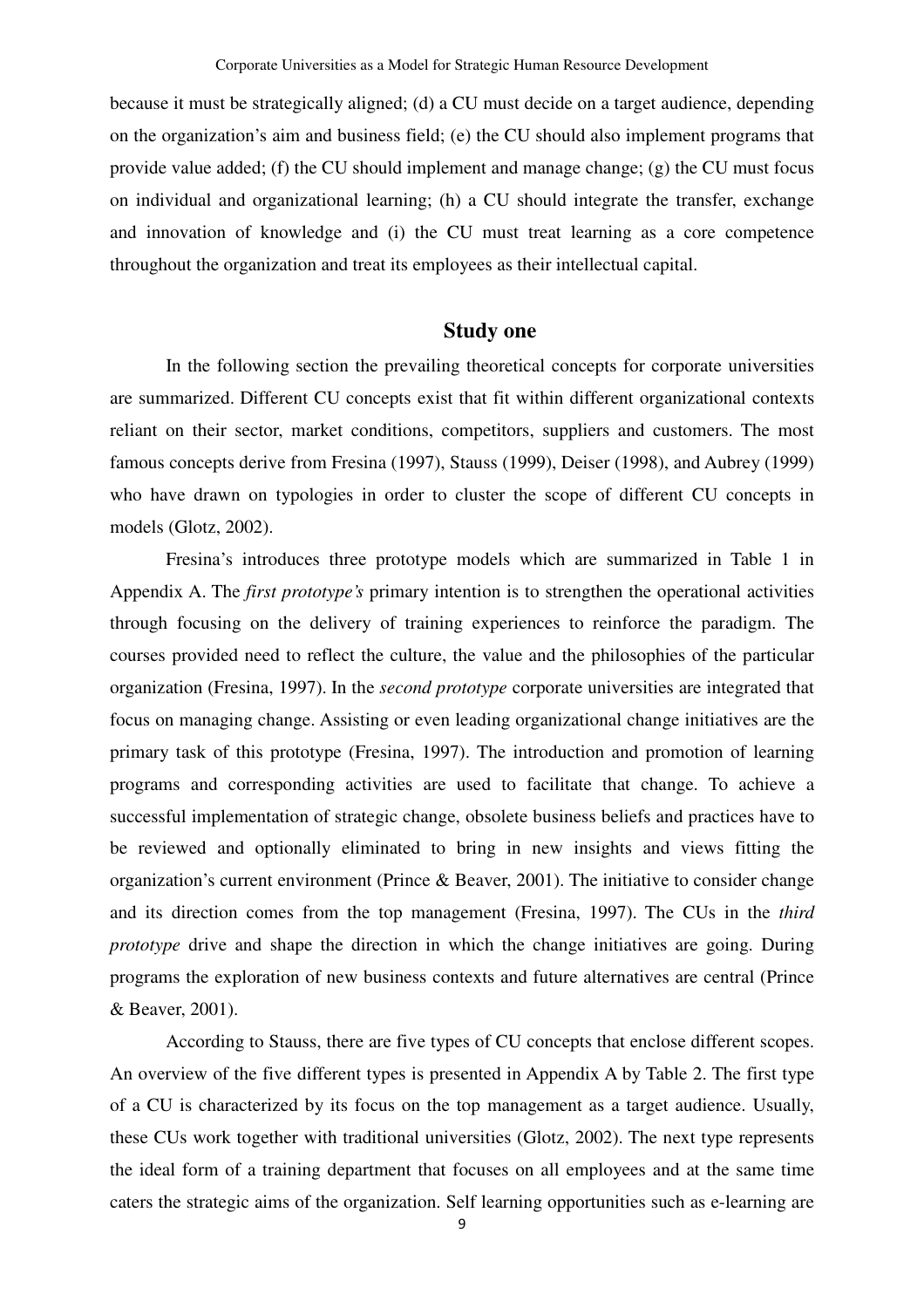much more popular than in the first type. Handing out certificates is of interest in order to get an incentive for employees (Glotz, 2002). The third type needs a critical number of participants for programs to reach economies of scale. In addition to that, the aim is to reach a standardization of the educational product to secure the quality of knowledge delivery. Such standards can be reached easily through e-learning (Glotz, 2002). Lorscheid (2004) adds that within this type the CU is responsible to stabilize, strengthen and, if required, adjust the organizational culture. In the forth type the generation of new knowledge is in the focus to set out existing structures and values. The organizational strategies can be reconsidered to entail new visions. It conduces to a culture of learning and can be seen as an instrument for the learning organization. Nevertheless, this requires the openness and willingness of the organization to create new ideas and insights. The target audience is therefore composed of working and project groups or teams (Glotz, 2002). The last type of CUs is a profit center that aims to serve training internally and externally. That means that customers and suppliers along the value chain can be involved and the learning opportunities are regulated by the market conditions (Glotz, 2002).

Deiser's *four types* of CUs estimate the role of the corporate university within the organization in a third theoretical model. The aim is, as Deiser put it, to create an integrated learning architecture, which is connecting individual, organizational, learning- and change processes with core business processes. Ideally, this learning architecture produces strategically proper knowledge, makes existing organizational knowledge accessible, develops and cares for the systematic core competences and increases the overall strategic competences of the organization. From the core functions of the learning architecture Deiser formulates the four ideal type models for corporate universities. The core functions are: qualifying employees, cultural education and system-integration, implementing strategic initiatives, using trans-sectoral synergies and downsizing organizational barriers, standardizing core practices and executing restricted business units. Therefore, corporate universities are not just qualification instruments, but also a generator of culture, a standardization mechanism and a platform for the structural, cultural organizational alteration (Lorscheid, 2004). Table 3 in Appendix A gives an overview of Deiser's four types.

Aubrey's *three types* differ in their core function (Lorscheid, 2004)*.* Aubrey states that a CU is the most significant indication for an integrated human resource development strategy. Table 4 in Appendix A provides an overview of this classification. The first type is emerged because of the deficit in skilled labor for technological developments and they used the CU to close their organization's gap between demand and supply of skills (Lorscheid, 2004). In the second type a CU needs to standardize quality and service throughout the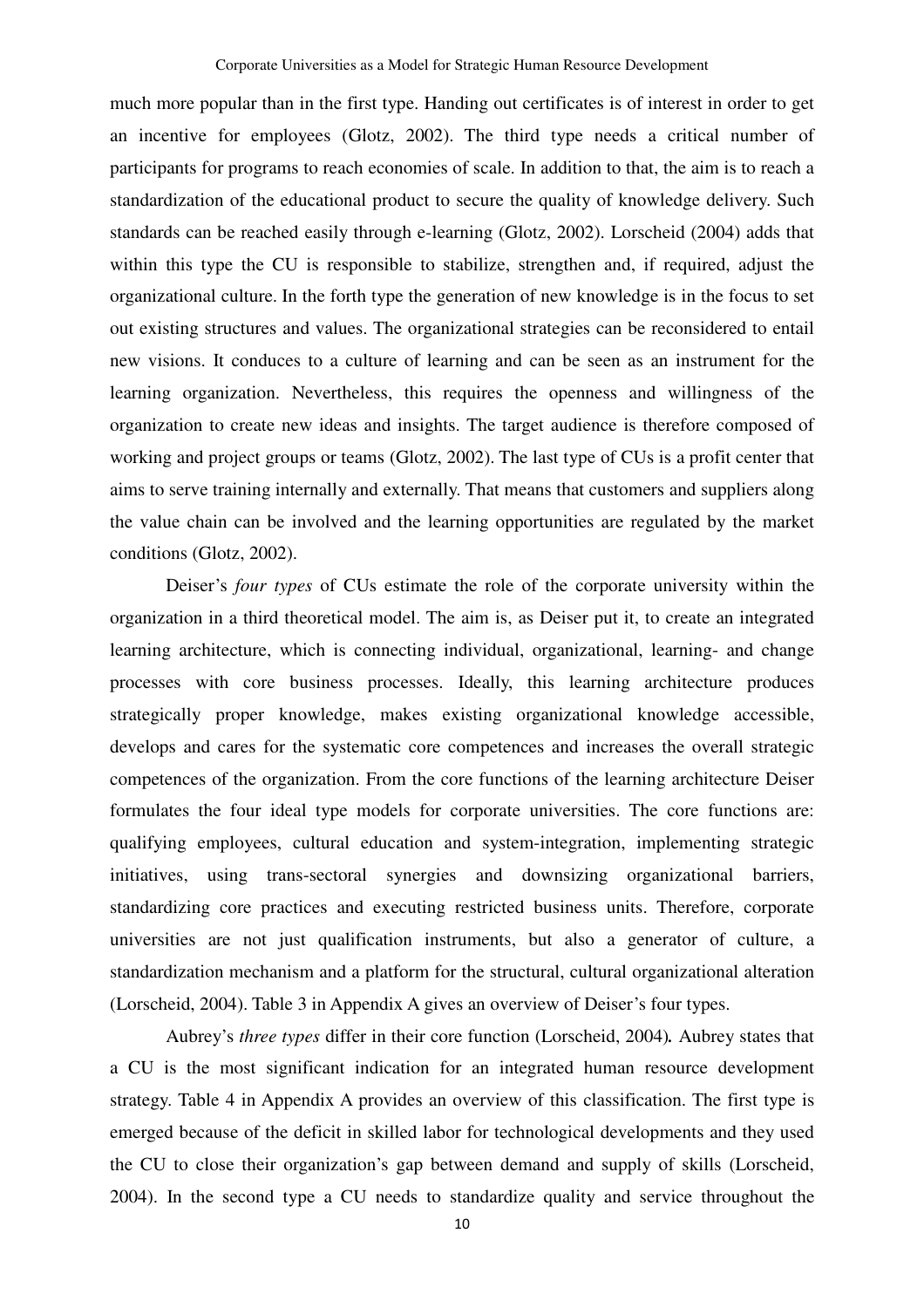organization to establish, develop and maintain that knowledge (Lorscheid, 2004). In the third type fast growing companies that have a shortage in young employees and general staff, are to invest in the education and development of their employees. These CUs create and endow culture to anchor a new mentality in the organization (Lorscheid, 2004).

### *Evaluation of the Characteristics from Study one*

The theoretical models above focus on essential characteristics important for corporate universities. The authors introduce models, which show how the CUs can be managed best in order to establish, maintain and improve the processes it should focus on. The model's characteristics will be evaluated at the hand of the theoretical framework to see, whether these meet the requirements of the theoretical framework. When the characteristics are in alignment with the requirements stated in the theoretical framework, then those characteristics describe a CU that can be a model for SHRD.

The 11 characteristics are: (a) the choice over a target audience, (b) the cooperation with traditional universities, (c) e-learning is used to standardize knowledge, (d) handing out certificates as an incentive, (e) the role of top management is to lead change, (f) innovation must take place, (g) standardizing knowledge essential, (h) the primary focus depends on the organization, (i) facilitating change is an important task of a CU, (j) reflecting the organizational culture and (k) employees must be willing to adapt to change.

The target audience is a characteristic evident in Stauss's model. Stauss provides different approaches to what the target audience can consist of. The theoretical framework stated that the target audience may include the top management only, which is evident in Stauss's first type. Further, the theoretical framework stated according to Glotz (2002) that it might include all employees, which is evident in the second type, or it might include all employees and external partners as stated by Meister (1998), which is the case in the fifth type of Stauss's model. In addition to that, Stauss's third and fourth type provide an extra view, as in the one type CUs concentrate on a critical number of employees to reach economies of scale and in the other type they include working-, project groups or teams.

The cooperation is the next characteristic evident in one of the four theoretical models. In Stauss's first type the CU works together with traditional universities. In Stauss's fifth type training should be served in-house or externally, which shows that the CU has to cooperate with other external businesses or universities to provide external training. This characteristic is not stated explicitly in the theoretical framework, but it extents the programs and provides additional learning and development programs, which contributes to individual and organizational learning. This in turn, is stated in the theoretical framework.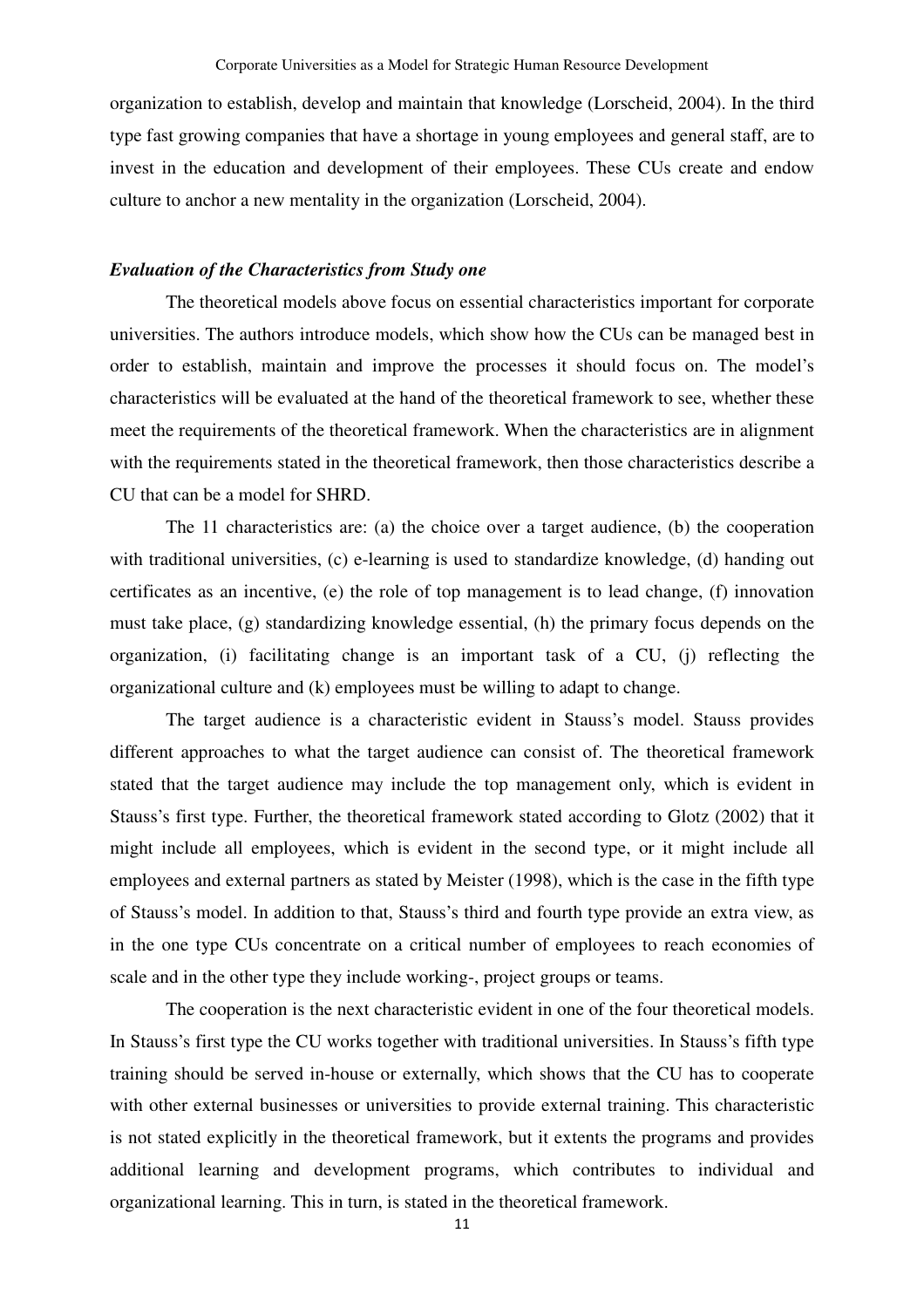Furthermore, is e-learning a characteristic used in Stauss's model as a methodology for delivering knowledge, and it is used for standardizing. This characteristic serves the requirement of the theoretical framework for providing knowledge organization-wide and for providing value added programs through different methodologies.

The following characteristic is that handing out certificates to employees is important for the CU, as in Stauss's second type. The certificates should be seen as an incentive. The theoretical framework does not provide any requirements that a CU must hand out certificates thus, again, it is evident that further research must show whether this characteristic is important in the health care sector.

Next to this, is the role of the top management important for Fresina and Deiser. For example in Deiser's third type the top management defines standards and thus, it might be important to define the role the top management within organizations. The role of the top management can be important for the strategic alignment of a CU. Therefore, there might be a connection between the role of the top management and the organizational strategy. Stauss's second, third and fifth types of CU model mention strategy. In the second type Stauss's stresses that strategic aims are set from the CU. The third type stresses the importance of reconsidering organizational strategies and the fifth type implies that training is regulated by market conditions, which holds that training is strategically aligned. Nevertheless, Stauss's model makes an additional contribution in stressing that reconsidering strategies is important. Thus, whether the role of the top management fulfills the requirement of the theoretical framework for being strategically aligned is the task of further research.

Innovation is the next characteristic; this aspect is also stated as a requirement in the theoretical framework, because it is important for CUs to integrate the transfer, exchange and innovation of knowledge (Rademakers, 2005). Stauss's third type places an emphasis on generating new knowledge. This is important, because acting proactively is supported when new knowledge is created. Stauss shows further, that the fourth type concentrates to a lesser extent on the delivery of knowledge, but rather on generating new knowledge. Delivering knowledge and generating new knowledge are both important for CUs, because individual and organizational learning is also stated in the theoretical framework as a requirement. In Deiser's model innovation becomes important in the second type, but it is not stated in any further detail how this is to achieve.

Furthermore, standardizing knowledge is a characteristic found in the models of Stauss, Deiser and Aubrey. For example, CUs in Stauss's third type standardize knowledge through e-learning and in Aubrey's model the aim is to standardize quality and services. Nevertheless, a CU must go beyond standardizing, as Walton (1999) says that highly skilled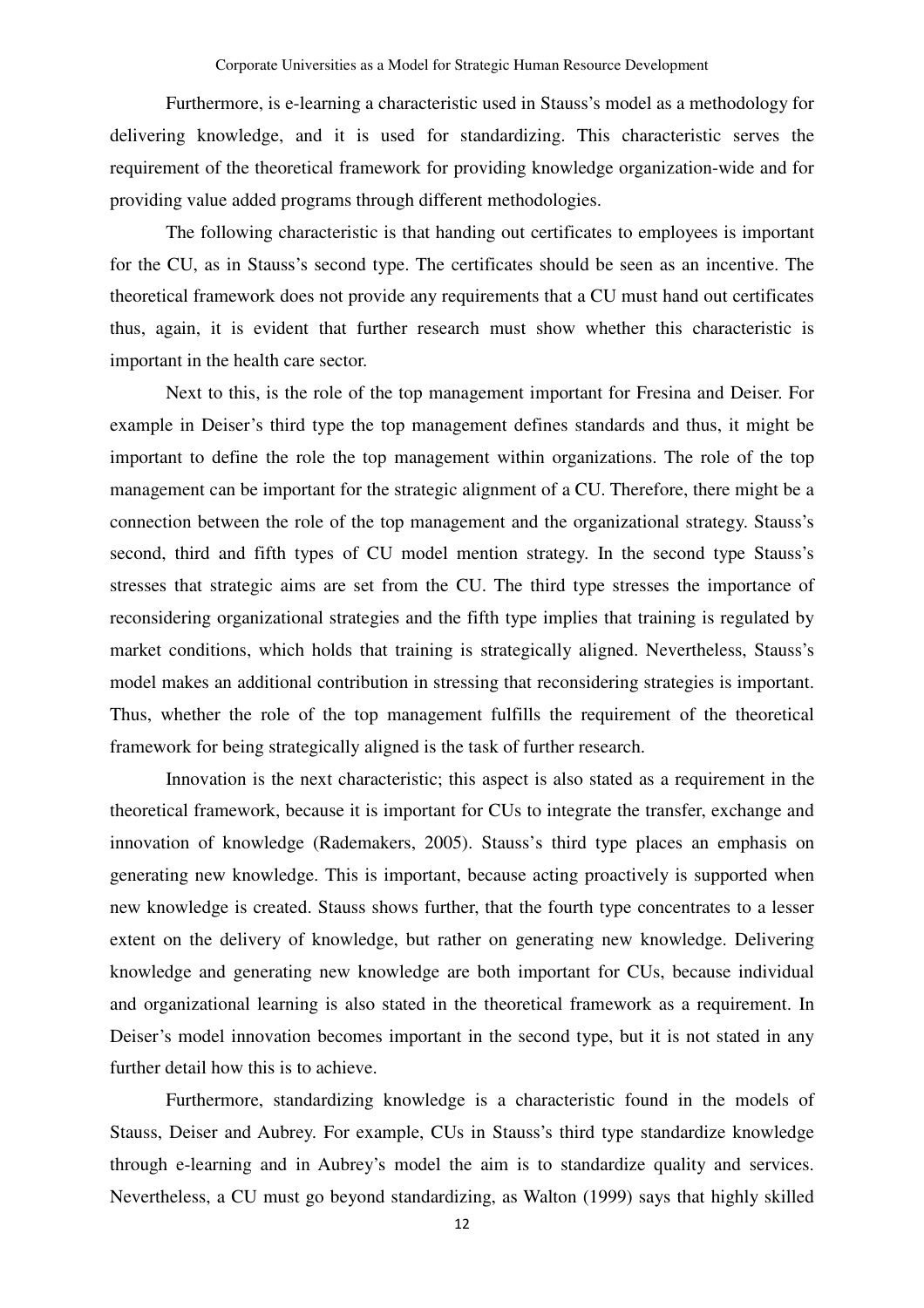people can make a contribution to the long-term sustainability of an enterprise and therefore support strategic processes, which is stated as a requirement in the theoretical framework. Thus, in how far standardizing knowledge is relevant for a CU has to be shown in further research.

The next characteristic that is evident from the theoretical models is the primary focus. The theoretical framework also indicates that the primary focus is important. The difference is that in the theoretical framework it is stated that the core competence should be learning, but in Aurey's model the primary focus is not learning, but for example closing the gap between demand and supply.

Facilitating change is the following characteristic that is found primarily in Fresina's model. Fresina's second prototype concentrates on facilitating change through learning programs which assist and lead operational change. Prince and Beaver (2001) write that the management of change is important for a CU to become a central agent by means of facilitating knowledge management practices. Further, Allen (2002) states that strategic values of CUs are amongst others managing change proactively. It is evident that additional literature and the theoretical framework place the emphasis on managing change instead of on facilitating change. This leads to conclude that facilitating change alone is not enough for a CU and that the responsibility for implementing and managing change is asked. Fresina's third prototype comes closer to this approach, because it shapes the direction in which change initiatives should be going and therefore the CU can take initiatives to change processes.

Consistent with the theoretical framework Fresina (1997) underlines, that strengthening the operational excellence through reflecting the organizational culture, its values and philosophy is an important aim of a CU in the first prototype. Meister (1998) states as well that distributing an organization's culture is the chief vehicle for a corporate university which is evident in the theoretical framework.

The last characteristic is the willingness and openness of employees and the organization to change imprinted views. This is realized by Fresina's model and Stauss's model. For the authors it is necessary to be aware that employees should be willing to change their views before change processes can be implemented in the organization. This is not stated in any form in the theoretical framework and thus additional sources have to show whether this characteristic is important.

Overall, the theoretical models comprise of several good approaches, but their major limitation is that they split up these ideas and do not integrate them within one type of CU model. Furthermore, the first types of each theoretical model have little to do with how a CU is defined and should be organized when it strives to implement SHRD.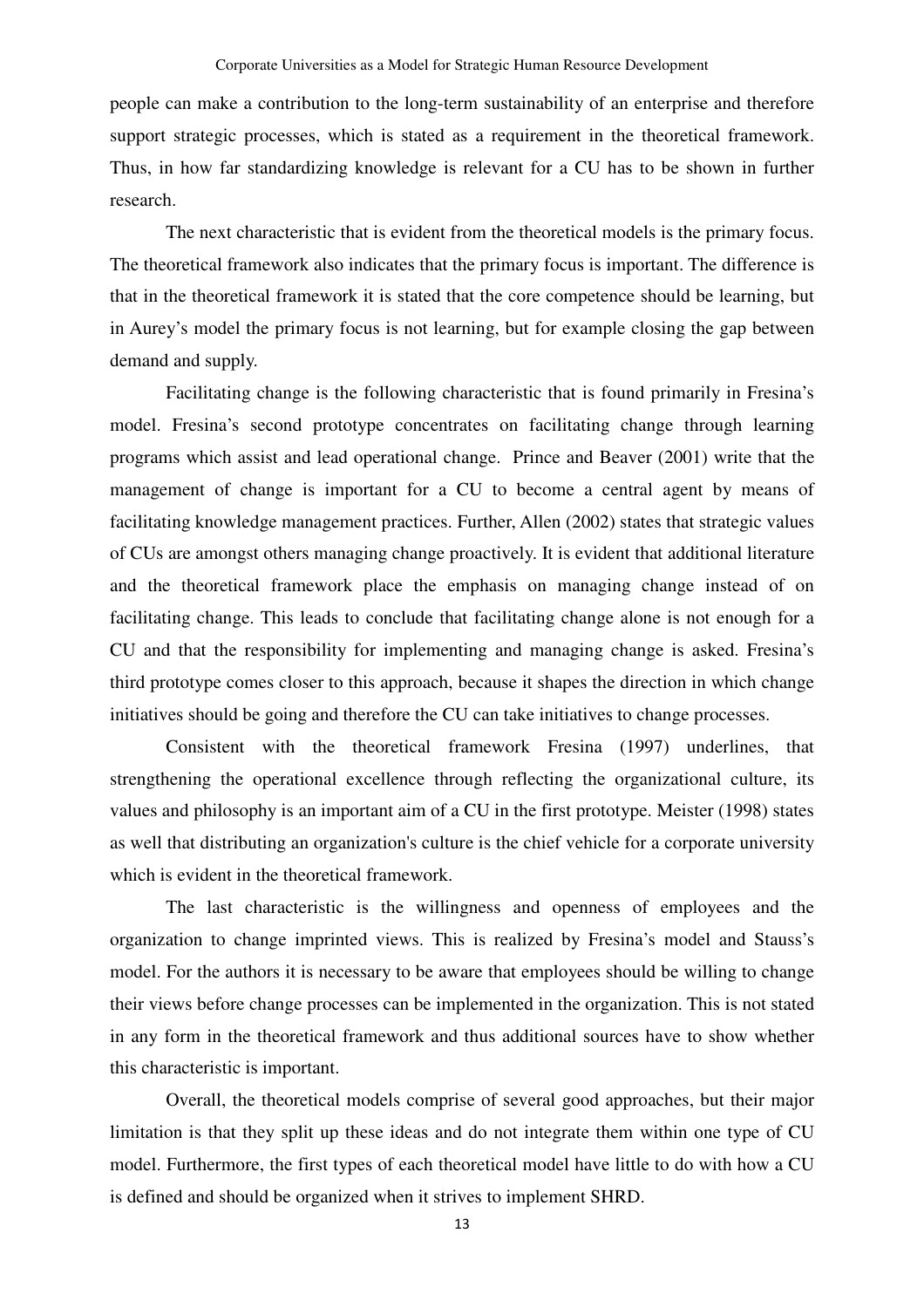### **Study two**

### *Method*

*Respondents.* The case-study research was conducted with five "STZ" (association of tertiary medical teaching hospitals) hospitals. STZ hospitals commit themselves to education and training in general, the advancement of high quality patient care, tertiary medical care and tertiary referral functions, applied scientific research, health care innovation and cooperate with universities (STZ). The choice to work with these hospitals guaranteed that the hospitals used for the case-study will meet certain standards, which helps focus on smaller differences while analyzing their CUs. The STZ instruct criteria which are reviewed every five years to test whether the CU still maintains these. Four of the five hospitals were a member of this association and the fifth was an associative member and became a full member during the research process.

The participants for the case-study research were either managers of the hospital's CU or employees of the CU when it was not possible to speak to the manager. Four of the participants were female and the participant of the other CU was male. An overview of the general statistics can be seen in Table 5. For the reason of confidentiality the sources of the information in Table 5 are not provided.

| Table 5. Overview of the Statistical Numbers About the Five Hospitals |                 |                  |             |                      |  |
|-----------------------------------------------------------------------|-----------------|------------------|-------------|----------------------|--|
| <b>Statistical Numbers</b>                                            |                 |                  |             |                      |  |
| Hospital                                                              | Turnover (2009) | <b>Employees</b> | <b>Beds</b> | Inhabitants to cover |  |
| Hospital 1                                                            | 316.433.000€    | 4.000            | 1070        | 264.000              |  |
| Hospital 2                                                            | 175.167.000€    | 2.600            | 444         | 280.000              |  |
| Hospital 3                                                            | 401.000.000€    | 5.407            | 994         | $744.000 +$          |  |
| Hospital 4                                                            | 147.676.000€    | 2329             | 390         | 225.000              |  |
| Hospital 5                                                            | 316.433.000€    | 5.113            | 955         | 600.000              |  |

*Design and procedure.* The design is a semi-structured interview. For the case-study I selected five of the 27 STZ members and approached them by e-mail or by phone depending on their accessibility. In order to give my participants a general insight of my research I sent them a short summary of my research perspective (Appendix C). I received positive feedback from all five respondents that they were willing to participate in my research and therefore an appointment was set with them or through their secretary. A day before the appointment I sent them a standardized document of 34 questions (Appendix B). The questions were formulated on the basis of the generated knowledge from the literature research and were sent in English.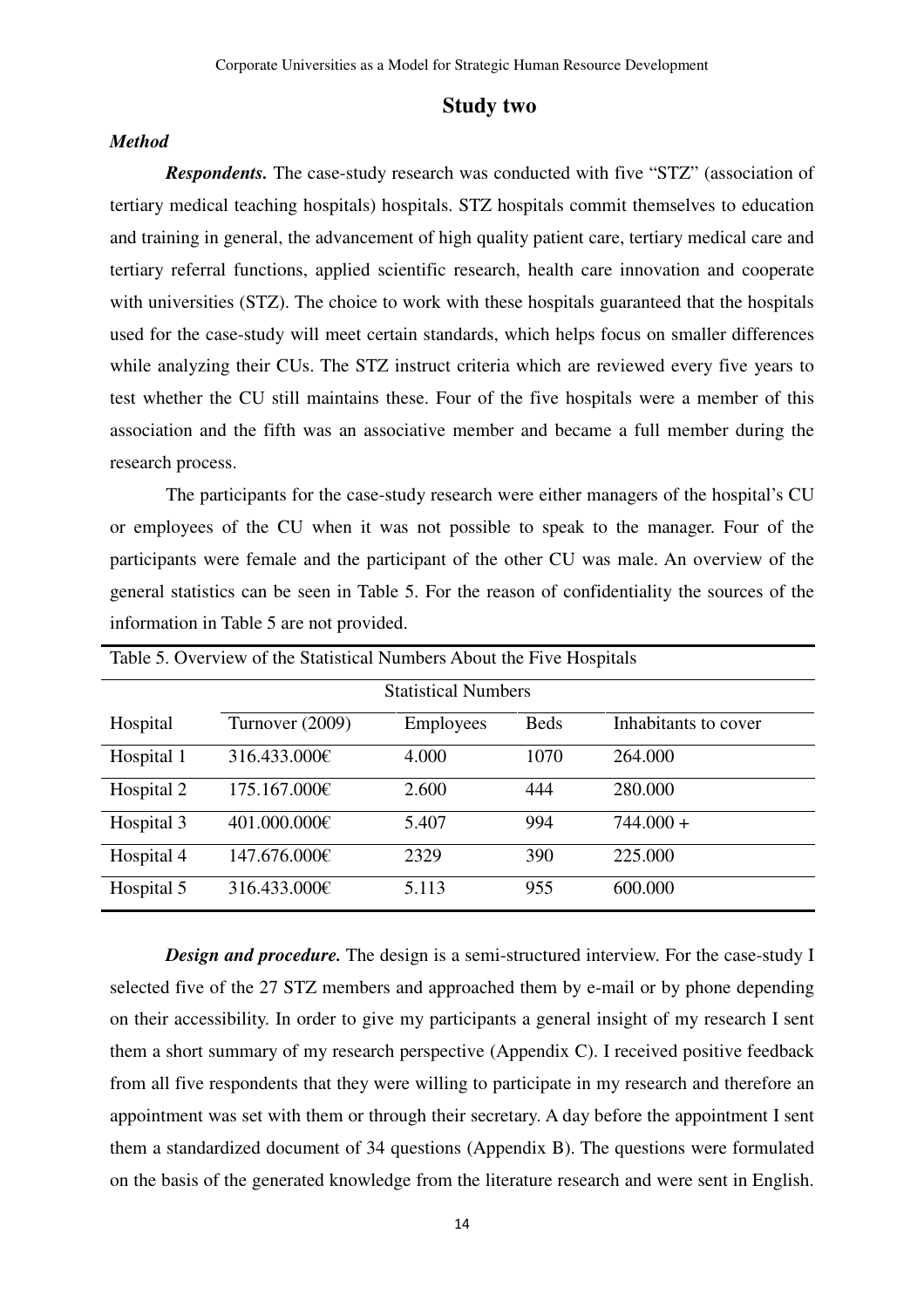These questions were sent beforehand to give the respondents the possibility to prepare so that all questions could be answered during the interview. Further the questions had the purpose to lead the interview, so the same questions were answered by the five participants and thus facilitate repeatability. During the interview, I repeated each question in Dutch to assure that these were understood correctly. The respondents agreed to participate in the study without any reward in return. Before each interview, I visited the website of each hospital and prepared myself through reading each business plan. Two of the five participants provided me with the annual plan of their corporate university (not included in the appendix for the reason of confidentiality). The remaining three CUs did not possess or were willing to provide me with an annual plan of their CU.

The research design is a semi-structured interview which I conducted through a personal interview with four of the five contact persons and through a telephone interview with the fifth. All interviews took one hour and proceeded comparably. After a short introduction of the researcher and the participant the researcher worked along with the standard questions which assured that all questions were answered by each participant, even though in different order. After the last question was answered the researcher closed the interview. During the personal interviews there was little note taking to assure a fluent conversation. Immediately after the interviews, all information was written down before leaving the hospital in order to prevent the researcher from information loss. During the telephone interview, continuous note taking was possible.

*Measurement*. To measure whether the requirements in the theoretical framework can be approved a qualitative analysis was chosen. Thirty-four open-end- and closed-end questions were formulated to gather in depths information about the characteristics stated in study one and additional questions arising from literature review. These questions did not give a direction, but were formulated so that as little threats as possible were included. The answers to questions number one, three, four, seven, eight, 10, 14, 15, 17, 19, 21, 23, 25, 28, 33 (Appendix B) were essential in order to discover what kind of characteristics are relevant for the five CUs in practice. The remaining questions gave an overview of the CUS or served as attendant questions.

The answers of the participants to the questions in the interview were evaluated through the requirements from the theoretical framework. A comparison was made of the results found from the case-study and the evaluation of the theoretical model from literature. I compared the answers the participants gave during the interview with the statements in the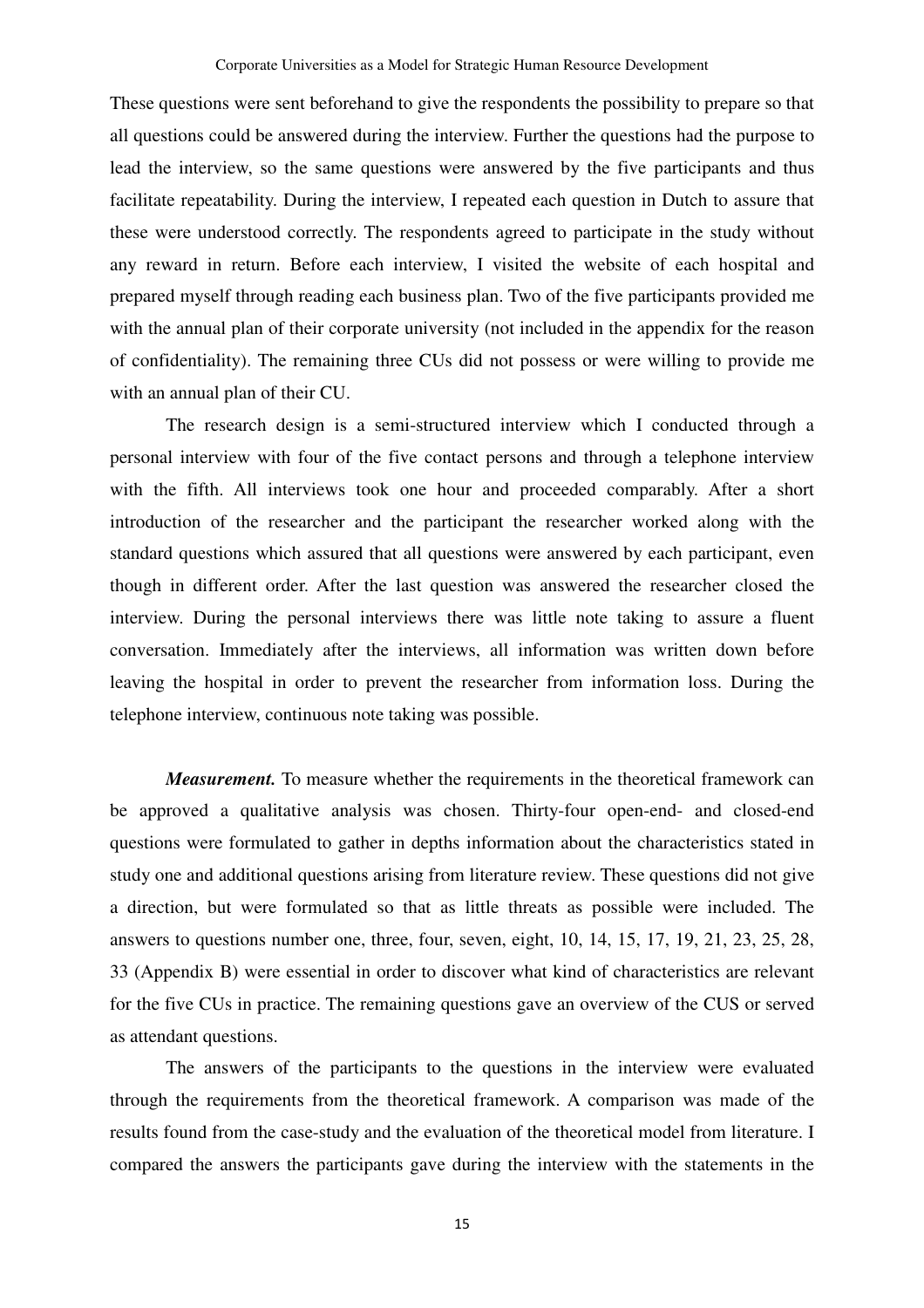business plan or in the annual report. These were always consistent over both sources and thus not stated separately in the Results section.

The use of a statistical analysis program was not possible since a semi-structured interview was conducted and thus the answers of the participants could vary widely. Therefore, the reliability and validity of the questions cannot be measured.

### *Results from Study Two*

In the following section, the answers the participants gave to the most important questions in the semi-structured interview are presented. The most important questions concern the: target audience, cooperation, methodology, e-learning, handing out certificates, role of the top management, innovation, standardization, the primary focus, curriculum, structure, feedback loop, strategy development, measureable analysis and the hierarchical layer. The direction these characteristics have varies between the corporate universities. The answers given by the participants were in alignment with the information gathered from their websites, the business plans and the annual plans. Therefore, this information is not discussed separately, because it is included in the information the participants gave during the semistructured interviews.

The five participants gave the same answers over their CU for each of the first three characteristics (target audience, cooperation and methodology). The target audience includes all employees and partly external customers and suppliers. Concentrating on the top management only, as Stauss (1999) did in his first type of CU concept, was not an option for CUs in practice, because all employees need to receive further training at some point (e.g. fire protection). The hospitals cooperate with traditional universities, colleges and external businesses. In addition to that, the methodology offered by the five CUs is a mixture of all kinds of training, ranging from ex-cathedra teaching to role plays and learning-by-doing in a skills laboratory. E-learning was stated to be very important for all CUs, but only one CU has already implemented e-learning to support or lead specific training programs. The CUs cannot hand out nationally approved certificates, but four of the five CUs hand out certificates for attending or passing a training program. Nevertheless, they admitted that employees do not see them as incentives according to their own research. The fifth participant stated that their CU does not hand out certificates, because especially the employees that are highly educated do not see a use of these certificates. They save all data and can hand out certificates on demand.

The next important question the participants answered concerned the role of their top management. All five participants said that the hierarchical layer is responsible for the kind of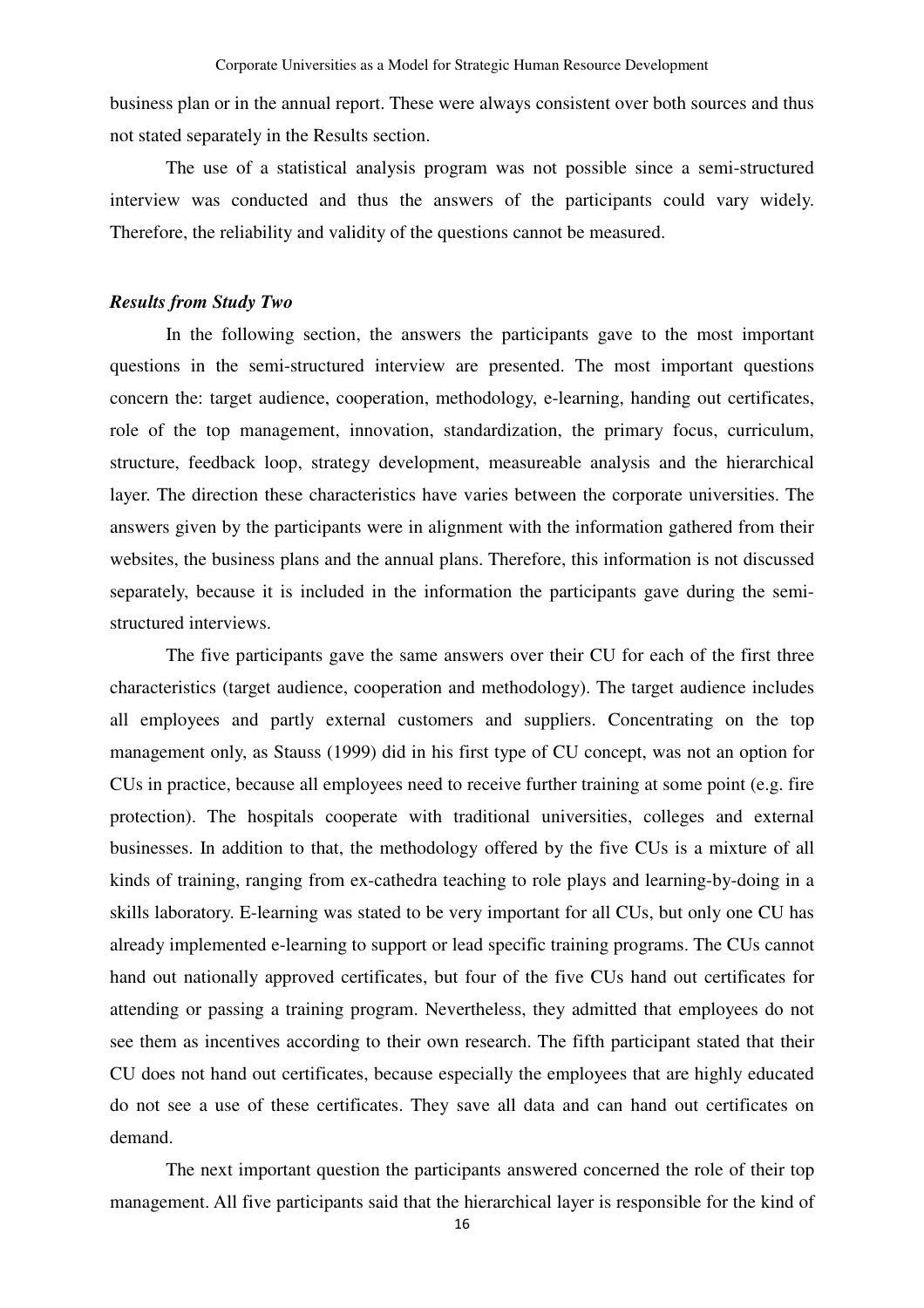communication the CU has with the top management and thus also to what extent the concerns of the CU are discussed and implemented throughout the organization. About the characteristic innovation the five participants said that generating new materials and ideas is mainly dependent on the kind of research the universities and businesses do that the CU cooperates with next to their own research. The participants stated further, that within the hospitals certain standards must be met, but that this characteristic is discussed within the characteristic curriculum.

 Concerning the answer the participants gave to the question what their primary focus is, the first, fourth and fifth participant said that they concentrate on training and development (TD). The second participant stated that their corporate university was primarily concerned with TD but also with change management (CM). The third respondent said about their CU that its primary focus is next to TD and CM, also business development (BD). This participant said that when a CU is concerned with BD it has the opportunity to drive and shape strategy.

The curriculum is the same for all CUs. The five CUs provide personal development (PD) training in improving their employee's soft skills. Hard skills such as the technical knowledge of utilities and machines are also very important and are developed and improved by the trainings offered. The knowledge about organizational and sector specific information is included as well. In addition to that there are standard courses all employees have to attend.

The five CUs have a centralized structure, which facilitates strategy implementation for them. As stated above, the STZ has several demands their members have to meet, among which is the fact that all CUs need to have a centralized structure. In contrast to that, the fifth participant said that they want to decentralize more in order to reach their employees better.

The following topic is about the feedback loop. With feedback loop is meant that on the one hand there is a communication path for feedback from the CU to the top management and on the other hand there is also a feedback path from the top management to the CU. The first participant said that their CU has a top-down structure, which is thus not a feedback loop. The third and fourth participant answered that their CU works in a diagonal structure. The second and the fifth CU use a combination of top-down and bottom-up structure. They work along organizational goals, but, in addition to that, the CU itself can influence the strategy of the hospital and therefore facilitate strategy implementation in the HRD processes and serve to transport strategically relevant ideas.

The first and the fifth participant said that in their hospital the strategy development, which is the next characteristic discussed, takes place within the top-management only. The second CU can provide some input for strategy development. The third and fourth participant stated that strategy development takes place within several departments in order to be able to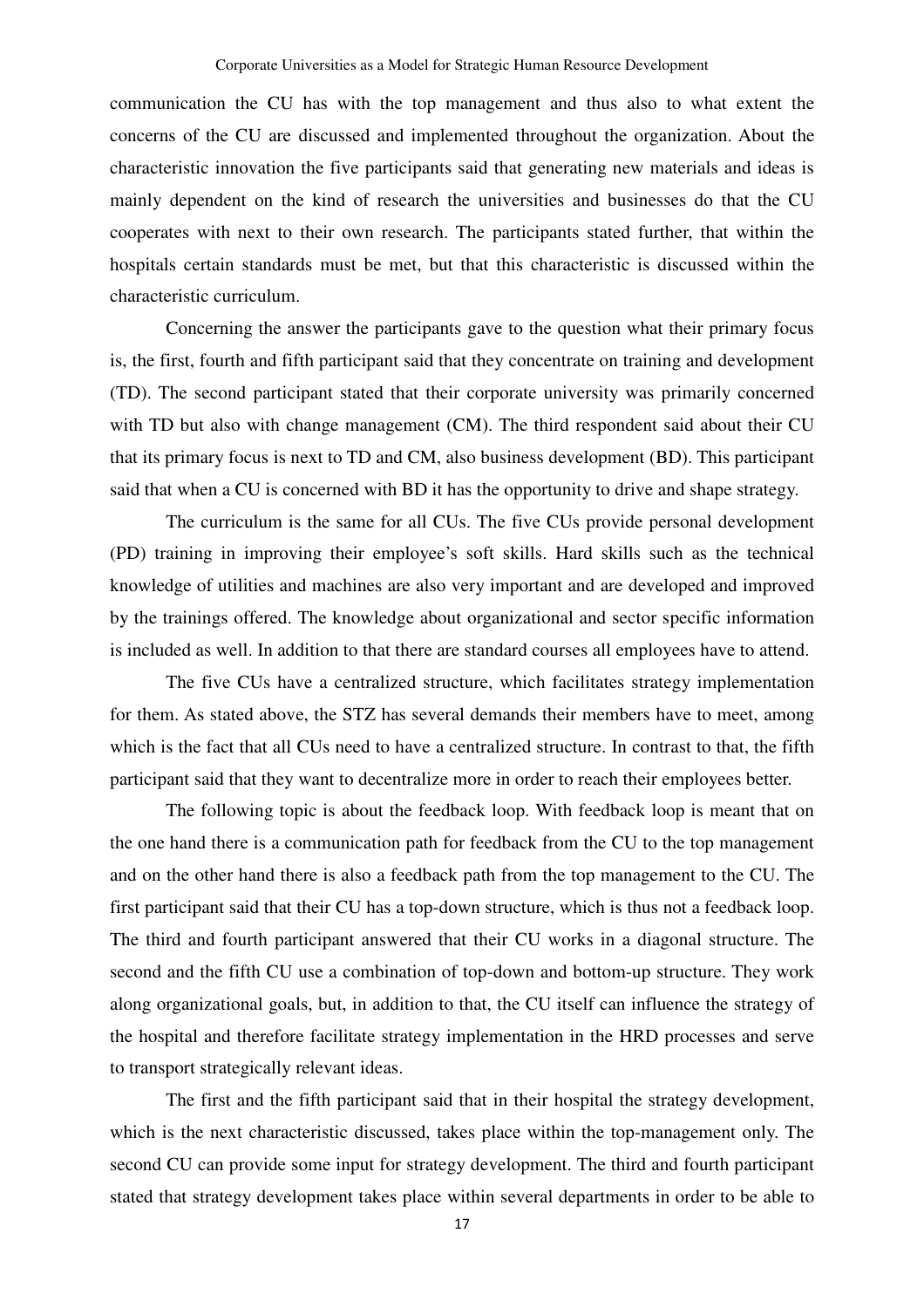give input and ideas from all levels.

The measureable analysis is the subsequent characteristic. Evaluating the processes of CUs is important, because it "determines the effectiveness of the organizational communication" and "the operational efficiency" (Gilley & Maycunich, 2000). It shows in how far the CU leaders evaluate the effectiveness of their CU. All five CUs conduct personal development plans with their employees to see how the employees judge their CU's programs. In addition to that, the first participant stated that their CU evaluates informally at some point in time. The second participant answered that their CU uses a SWOT analysis, but not on a yearly basis, ad hoc evaluation and that they are beginning to implement the use of benchmark analysis. The third CU uses a balance scorecard in order to evaluate their processes. The fourth and the fifth CUs use a SWOT analysis on a yearly basis.

The last characteristic is the hierarchical layer. The interviewee of the second CU said that they are located within HRM. Here, the manager of the CU has direct communication paths to the board of directors, but underlies the manager of HRM. The other four responded that their CU operates at the first hierarchical layer which is that they are located directly underneath the board of directions, so that communication has no mediating ways, which implies that it is independent of other departmental issues and ensures effective communication with the board of directors.

*Relevant characteristics.* Through the answers of the participants from the hospitals it becomes clear that five of the characteristics are not necessarily important to them or fall within another characteristic. The characteristic of handing out certificates was not important for the participants. According to all participants, the role of the top management is important, but it is dependent on the hierarchical layer the CU operates on. Innovation is especially important in the health-care sector, but, according to the participants, it relies on the kind of cooperation a CU has with other institutes. Furthermore, what knowledge is standardized and how this is done is the part of defining the curriculum. For the proceeding reasons the characteristics of handing out certificates, role of top management, innovation and standardization are not individual characteristics for the CUs, but are covered by the remaining 11 characteristics.

Hence, the relevant 11 characteristics for the CUs from the Dutch hospitals are: target audience, cooperation, methodology, e-learning, primary focus, curriculum, structure, feedback loop, strategy development, measureable analysis, and hierarchical layer. Table 6 gives an overview of the answers the corporate universities gave to these 11 characteristics.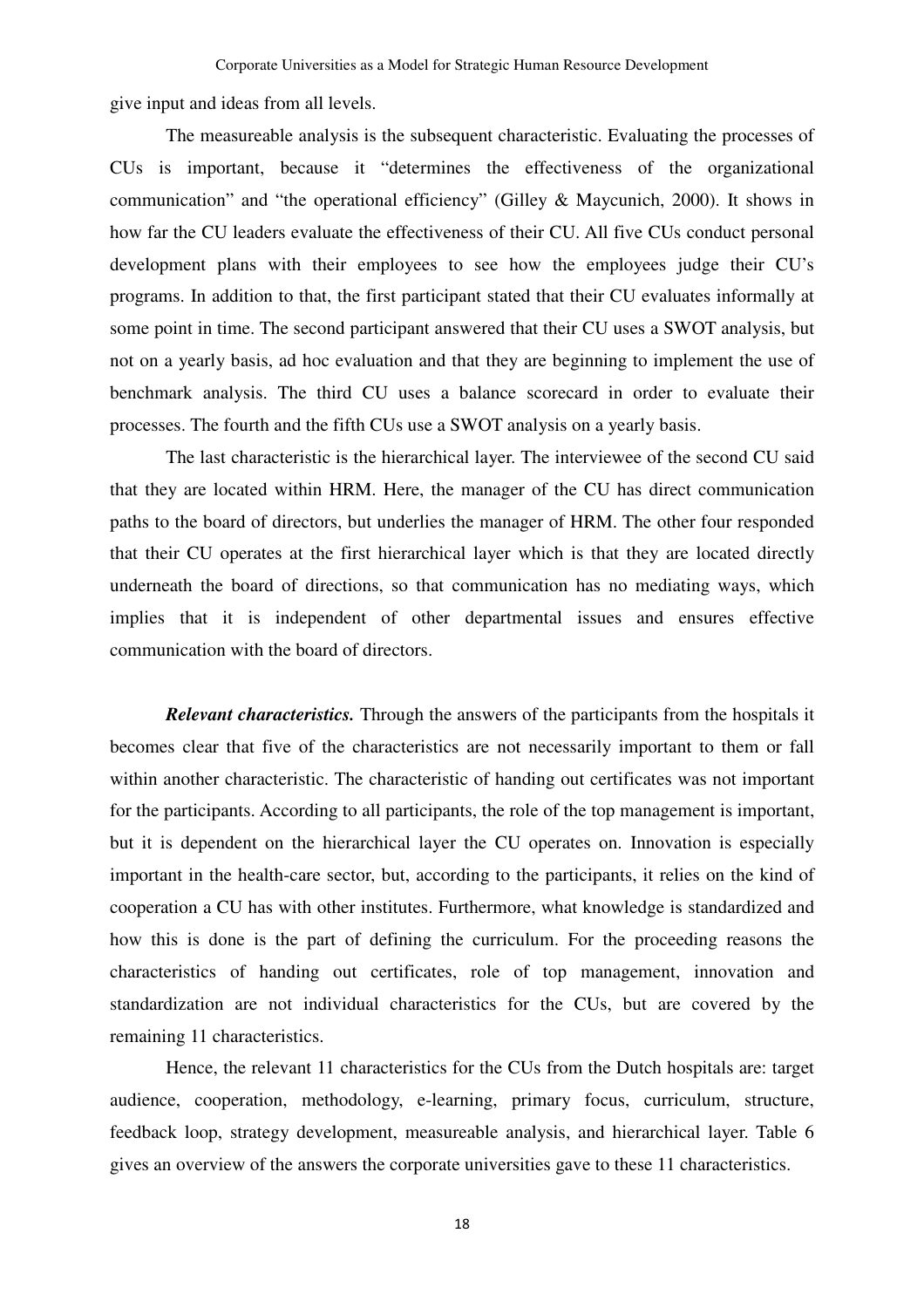|              | Corporate University          |                               |                               |                        |                         |  |
|--------------|-------------------------------|-------------------------------|-------------------------------|------------------------|-------------------------|--|
| Dimension    | CU <sub>1</sub>               | CU <sub>2</sub>               | CU <sub>3</sub>               | CU <sub>4</sub>        | CU <sub>5</sub>         |  |
| Target       | all employees                 | all employees                 | all employees                 | all                    | all employees           |  |
| audience     | partly<br>and                 | and<br>partly                 | and<br>partly                 | employees              | and<br>partly           |  |
|              | external                      | external                      | external                      | partly<br>and          | external                |  |
|              |                               |                               |                               | external               |                         |  |
| Cooperation  | Universities/                 | Universities/                 | Universities/                 | Universities           | Universities/           |  |
|              | colleges<br>and               | colleges<br>and               | colleges<br>and               | colleges<br>$\sqrt{2}$ | colleges<br>and         |  |
|              | external                      | external                      | external                      | and external           | external                |  |
|              | businesses                    | businesses                    | businesses                    | businesses             | businesses              |  |
| Methodology  | mixture                       | mixture                       | mixture                       | mixture                | mixture                 |  |
| E-learning   | Specific                      | Specific                      | Specific                      | Already                | Specific plans          |  |
|              | plans<br>to<br>realize within | plans<br>to<br>realize within | plans<br>to<br>realize within | implemente<br>d        | realize<br>to<br>within |  |
|              | next months                   | next months                   | next months                   |                        | next<br>months          |  |
| Primary      | T&D                           | T&D, CM                       | T&D,<br>CM,                   | T&D                    | T&D                     |  |
| focus        |                               |                               | <b>BD</b>                     |                        |                         |  |
| Curriculum   | soft<br>PD,                   | PD,<br>soft                   | PD,<br>soft                   | PD,<br>soft            | PD, soft skills         |  |
|              | skills<br>and                 | skills<br>and                 | skills<br>and                 | skills<br>and          | and hard skills         |  |
|              | hard skills                   | hard skills                   | hard skills                   | hard skills            |                         |  |
| Structure    | centralized                   | centralized                   | centralized                   | centralized            | centralized             |  |
| Feedback     | Top-down                      | Top-down                      | Diagonal                      | Diagonal               | Top-down and            |  |
| loop         |                               | bottom-<br>and                |                               |                        | bottom-up               |  |
|              |                               | up                            |                               |                        |                         |  |
| Strategy     | top-                          | Top                           | several                       | several                | top-                    |  |
| development  | management                    | management                    | departments                   | departments            | management              |  |
|              | only                          | + input from                  |                               |                        | only                    |  |
|              |                               | <b>CU</b>                     |                               |                        |                         |  |
| Measureable  | at some point                 | sometimes                     | <b>Balance</b>                | <b>SWOT</b>            | <b>SWOT</b>             |  |
| analysis     | (only                         | SWOT,<br>ad                   | scorecard                     | analysis               | analysis                |  |
|              | informally)                   | hoc, begin to                 |                               |                        |                         |  |
|              |                               | implement<br>benchmark        |                               |                        |                         |  |
|              |                               | analysis                      |                               |                        |                         |  |
| Hierarchical | directly                      | Within HRM                    | directly                      | directly               | directly                |  |
| layer        | underneath                    |                               | underneath                    | underneath             | underneath              |  |
|              | board<br>of                   |                               | of<br>board                   | board<br>of            | board<br>of             |  |
|              | directions                    |                               | directions                    | directions             | directions              |  |

| Table 6. Answers of participants to different characteristics a corporate university can have |  |  |  |
|-----------------------------------------------------------------------------------------------|--|--|--|
|-----------------------------------------------------------------------------------------------|--|--|--|

### *Evaluation of the Characteristics from Study two*

In this section the aforementioned characteristics are evaluated to provide further insights to answer the sub-question: *what characteristics describe corporate universities that implement strategic human resource development in the health care sector*? They are evaluated at the hand of the theoretical framework.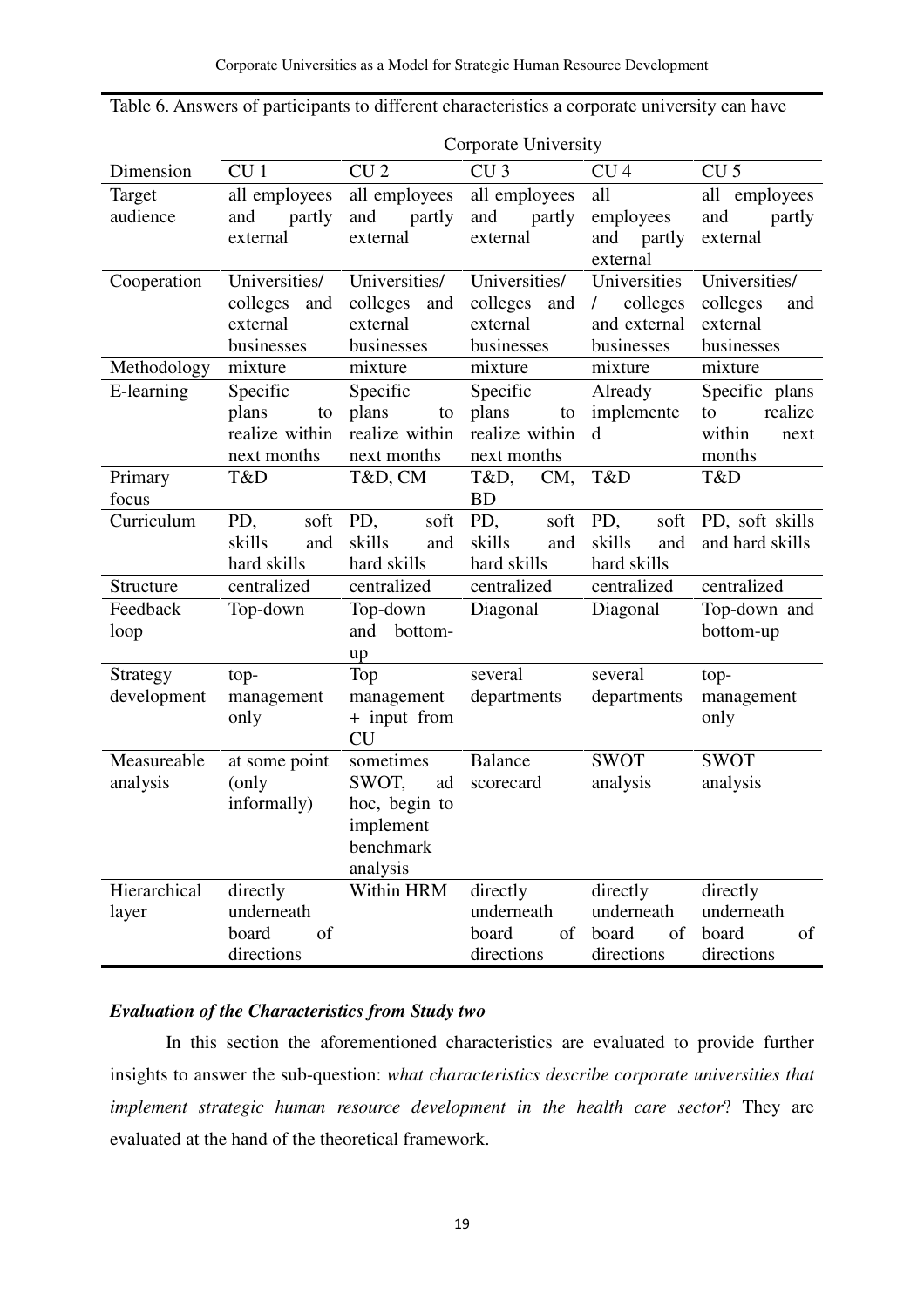The answers of the five participants of the CUs from the hospitals were in alignment with the theoretical framework where Meister (1998) stated that the target audience has to include all employees and people along the value chain. Through the cooperation with traditional universities and external businesses the CU can extend its programs and provide learning and development, which maximizes the organization's performance. This contributes to the individual and organizational learning required by the theoretical framework even though cooperation is not explicitly stated in the theoretical framework.

The methodology includes a broad variety of different methods to deliver learning and development programs tailored to the learning content such as learning by doing, which is evident from the practice and serves to increase to contribute to value added programs. Elearning is stressed to be tailored to the learning content and can thus serves beyond standardization. For the CUs in practice, it was important that e-learning is never used as the only source of training, because the health care sector needs practical training to provide adequate skills to the employees. The theoretical framework does not state that a CU has to implement e-learning, but e-learning provides added value to programs so this characteristic is in alignment with the theoretical framework. The CUs in study two have a primary focus on training and development, change management and business development. The theoretical framework requires a core competence on learning which is in alignment with the primary focus of the CUs.

The characteristic curriculum contributes to the requirement of the theoretical framework that the learning content addresses individual and organizational learning. Further, in alignment with the theoretical framework all CUs have a centralized structure, but as advised by one participant it is also possible to decentralize the operations of the CU. The feedback loop is the next characteristic discussed. The first participant said that their CU underlies a top-down structure. A top-down structure is not a feedback loop and even though the CU aligns its activities at the values and philosophies of the hospital, the CU has no opportunity to decide about ideas discussed with the board of directors. The other CUs have a diagonal feedback loop feedback loop or a top-down and a bottom-up structure at the same time, this gives CUs the possibility to have an input in important decisions or strategies to manage change, which is a requirement of the theoretical framework.

The feedback loop leads to the following characteristic, the strategy development. The first and the fifth participants said that the top management develops strategies on their own. In contrast to that, a corporate university should be able to act proactively and thus the CU should have some input in the development of organizational strategies, as it is the case with the second hospital. The third and fourth participant stated that strategies are developed by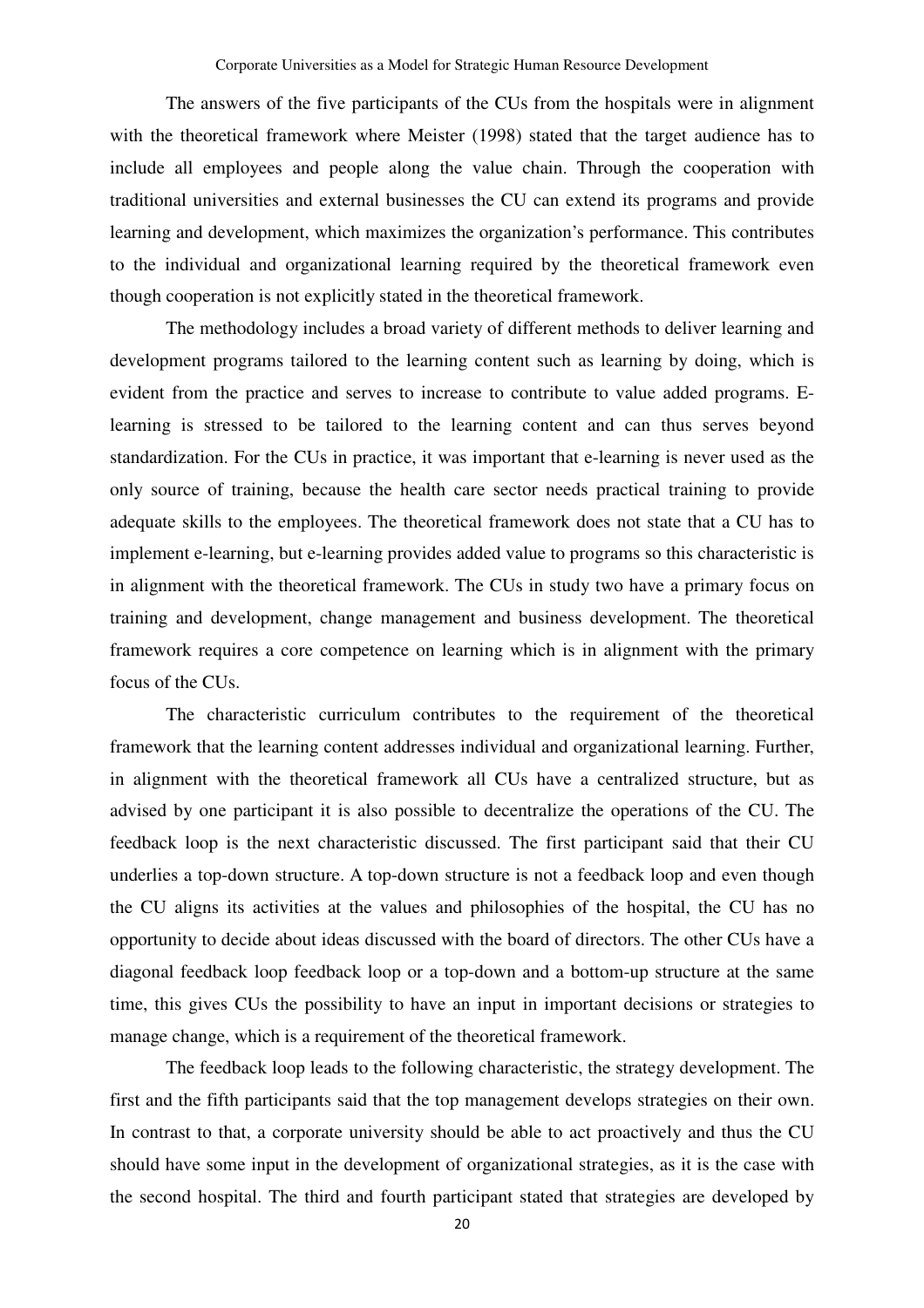several departments including the CU. This makes it possible for the CU to contribute to strategy development, which is likely to serve the requirement that learning is a core competence. The measurable analysis is another important characteristic that serves the requirements of the theoretical framework. In order to maximize the organization's performance by detecting and eliminating errors through evaluation, the learning and development programs get added value. The CUs have a measurable analysis that includes a SWOT analysis, a benchmark analysis or a balance scorecard. The last characteristic is the question about the hierarchical layer at which a CU operates. This characteristic is in alignment with the theoretical framework, because locating the CU underneath the board of directors shows that the organization sees learning as a core competence. Thus, all 11 characteristics serve the requirements of the theoretical framework.

### **Evaluation of the Research Question**

### *Answering the Sub-Question*

From the evaluation in study one, 11 characteristics resulted that serve the requirements of the theoretical framework. The evaluation of study two showed that partly different 11 characteristics were important for the CUs in practice. The second study also showed that four of the characteristics from study one, are irrelevant to CUs in the health care sector. As I strive to identify the characteristics that CUs organize themselves around in the health care sector, I am going to exclude these four characteristics from further consideration. Four other characteristics identified by study one, were judged to be important by the participants in study two. The last three characteristics of the 11 characteristics identified in study one, are in alignment with the theoretical framework, but they are not discussed as separate characteristics in study two. These are the willingness of employees to adapt to change, the importance of managing change and that a CU should reflect the organizational culture. It was impossible to evaluate in the second study whether the willingness of employees to adapt to change is important for CUs in the health care sector, because the present study does not address the employee's opinions. The importance of reflecting the organizational culture and the importance of managing change are not discussed as single characteristics in study two. According to the participants in study two, is managing change a primary focus of the CU and the primary focus is aligned with the organizational culture, thus, there is no need to consider these characteristics.

This leaves 11 characteristics that serve the requirements of the theoretical framework and are judged to be important in the health care sector. Thus, the answer to the sub-question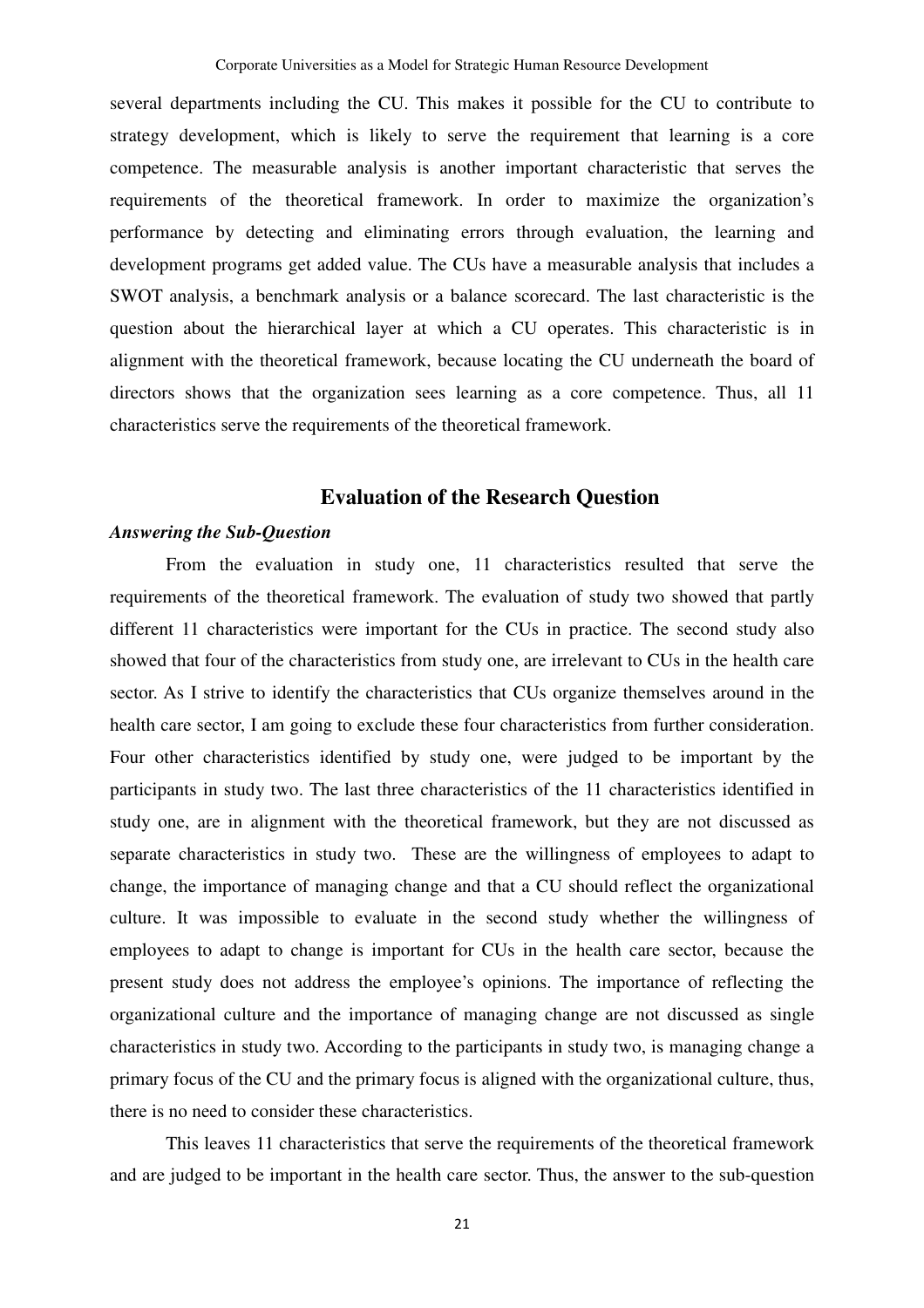is that the CUs that implement SHRD in the health care sector can be described by the following characteristics: the target audience, cooperation, methodology, e-learning, the primary focus, the curriculum, the structure, the feedback loop, the strategy development, the measureable analysis and the hierarchical layer.

### *Answering the Research Question*

By giving the 11 characteristics specific indicators, the characteristics indicate a direction and become dimensions. A corporate university needs to have these dimensions to be a model for SHRD. I decide that the target audience should focus on all employees and suppliers and customers along the value chain, because CU's in the health care sector said that focusing on a narrower range of people as the target audience is not an option. The CUs must also cooperate with traditional universities, colleges and external businesses as this was stressed by the literature and the CUs in practice. The methodology must include a broad variety of different methods to deliver learning and development programs tailored to the learning content such as learning by doing, which is evident from the practice and the literature. Both, the models in the literature and the CUs in practice, see e-learning as an important methodology to deliver learning and development. In the literature it is primarily used to standardize. In practice e-learning is stressed to be tailored to the learning content and can thus serves beyond standardization. In alignment with the CUs in practice I decide that elearning is an important characteristic of CUs in the health care sector and should be implemented to support and facilitate existing learning and development programs.

Furthermore, for the reason giving in the evaluation by the characteristics from the study two, I decided that the primary focus of a CU should be that it concentrates on training and development, but also on change management. If a corporate university wants to go one step further, in aligning their processes at SHRD, it can focus on business development as well. The characteristics curriculum and structure were each answered in the same way in study two. Thus, I conclude that the curriculum covers personal development skills, technological skills (all hard skills necessary for a job or project) and the organizational and sector specific skills to contribute to the aim of the theoretical framework of covering individual and organizational learning. In alignment with the theoretical framework all CU have a centralized structure, but as advised by one participant it is important to lower organizational boundaries to communicate effectively, which is especially important for implementing change. Further, a CU must have a diagonal feedback loop or a top-down and bottom-up feedback loop with the board of directors, because only having a top-down structure makes it impossible for the CU to provide input to important decisions or strategies.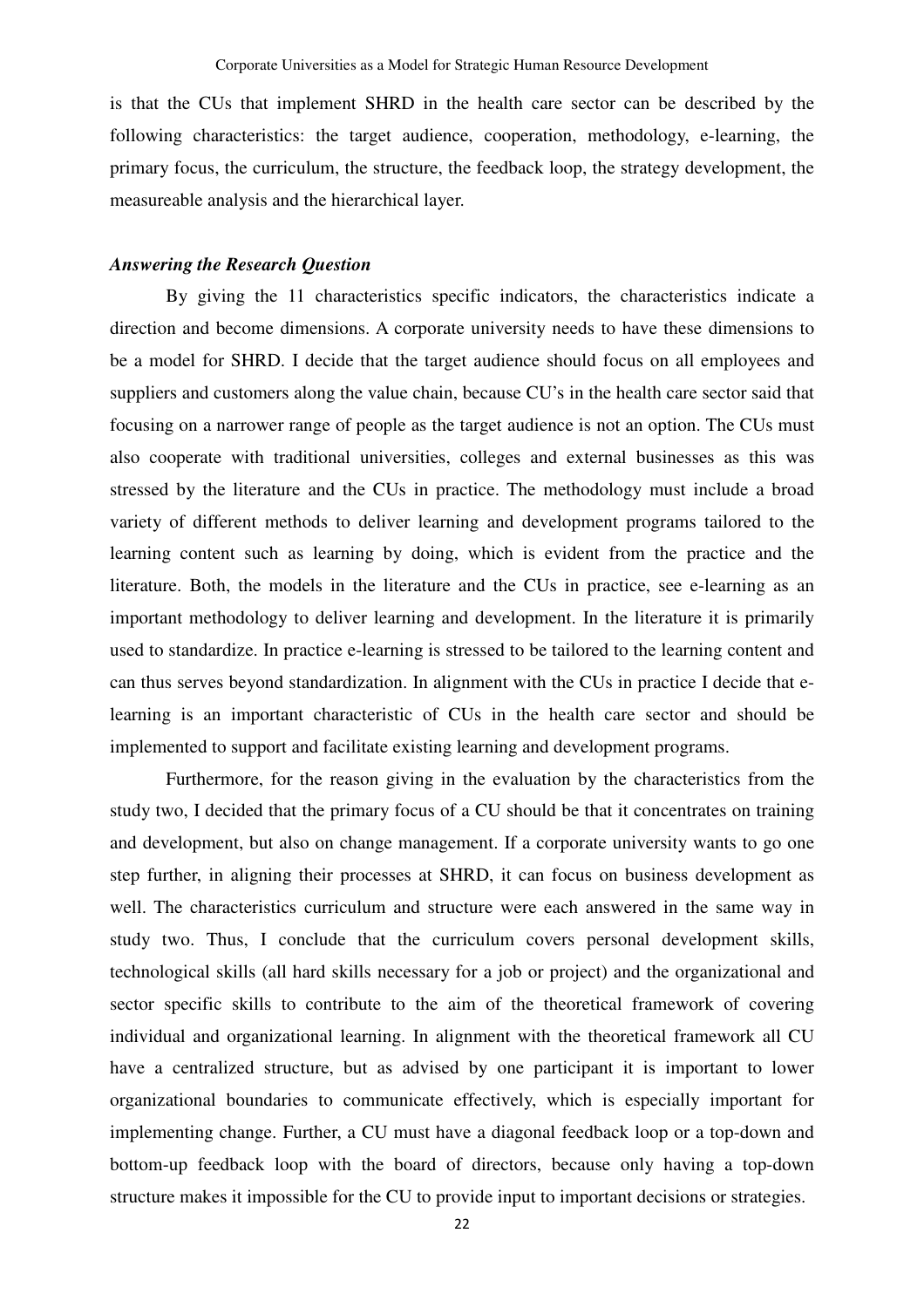The CU must give input to the development of strategies to meet the requirements of the theoretical framework thus I conclude that a CU should have input in the development of organizational strategies. For the reasons stated above, a CU must evaluate through a SWOT analysis, a benchmark analysis or a balance scorecard. As a last aspect, the CU must be directly located underneath the board of directors which is the first hierarchical layer to guarantee that learning is a core competence.

 Thus, the dimensions with its indicators are: (a) a target audience that includes all employees, and external stakeholders; (b) the CU must cooperate with universities, colleges and external businesses; (c) the methodology must be broad; (d) e-learning is used to support and facilitate learning; (e) the primary focus must be at least on TD and CM; (f) the structure must be centralized with decentralized communication paths; (g) the curriculum must include personal development skills, hard skills and organization- and sector specific skills; (h) the feedback loop must be at least diagonal; (i) strategy development must also take place within the CU; (j) the measureable analysis must include a SWOT analysis, a balance scorecard or a benchmark analysis and (k) the CU must be located at the first hierarchical layer underneath the board of directors. Therefore, Table 7 in Appendix D shows that a CU implements SHRD when it realizes all indicators stated. The table shows in the first column the different dimensions or, as referred to earlier as, characteristics. The second column includes the indicators a corporate university must realize when SHRD activities are implemented. The third column shows possibilities for CUs to improve. Some of these requirements in the third column are the same as in the second, because in these cases no improvement is possible.

*Underlying relations.* In this section, I am going to outline the underlying relations between the dimensions. Figure 1 in the Appendix D might help as an illustration. The board of directors is located at the top of the figure with a direct path to the CU, because the hierarchical layer must be direct and thus unmediated. The feedback loop between the board of directors and the CU is a communication path that must be diagonal. The diagonal or topdown and bottom-up feedback loop leads to joint strategy development. The business strategies must be partially developed by the CU. Furthermore, the CU is centrally structured underneath the board of directors which lowered organizational boundaries for effective communication. Further, the CU has to align all its activities according to its primary focus, which is in turn aligned with the business's values, philosophies and strategy. The primary focus of a CU that implements SHRD must be the concentration on training and development and on change management. The primary focus can be extended so that it concentrates on business development as well.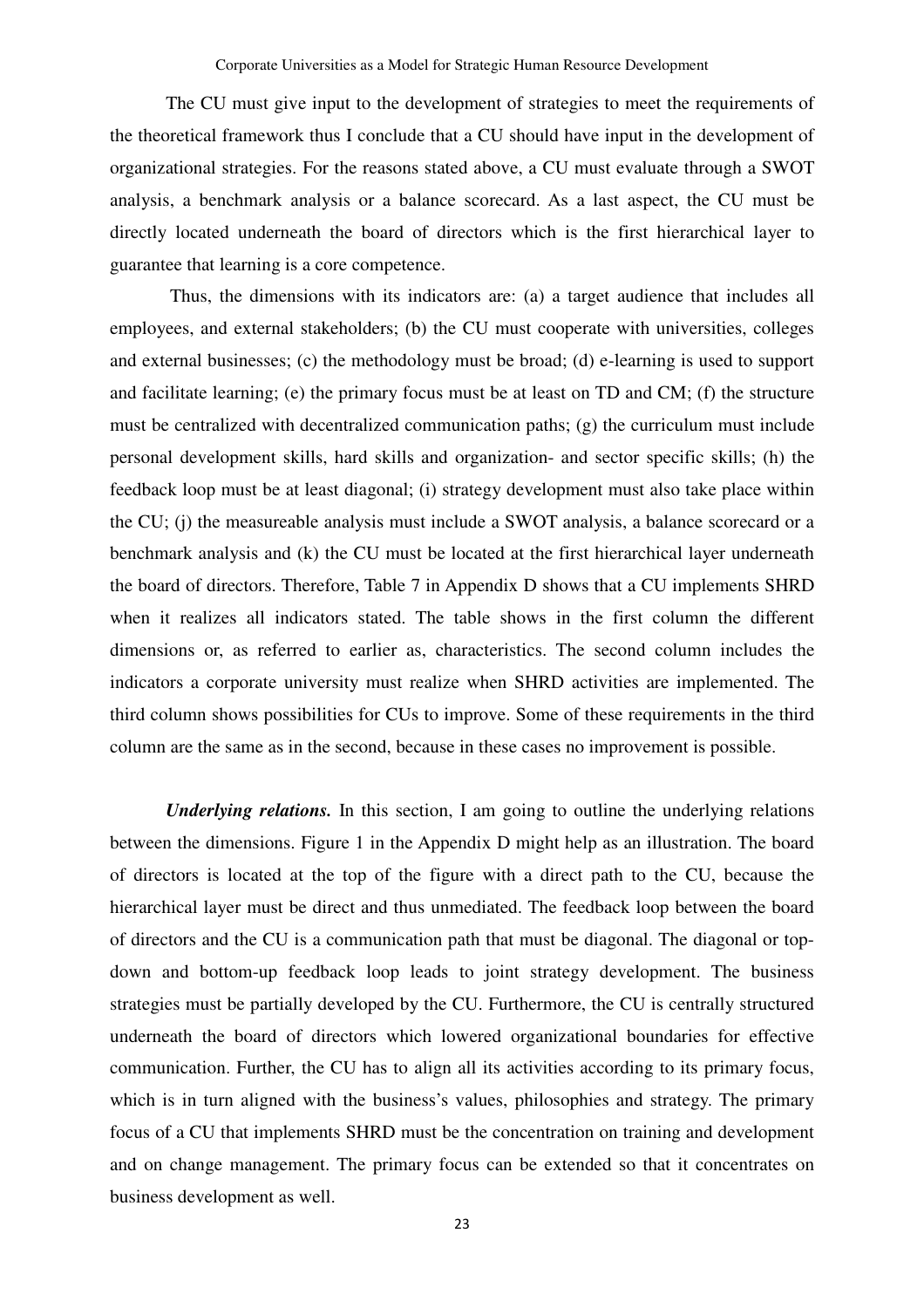The CU offers a mixture of different methods of delivering its learning and development. These methods must include learning-by-doing, classroom learning, a skills laboratory and it should use e-learning to support and facilitate learning. It is important that elearning is not used for all programs, but it has to be evaluated whether it is effective to use it. The methodologies that the CU offers are dependent on the cooperation it has with universities, colleges and other external businesses. Some programs, the CU offers, should be given by specialists, which means that the CU has to decide which training can be provided in-house and which training is best be given from outside the hospital. The methodology that is used needs to be tailored to the curriculum the CU offers. The learning and development programs must at least consist of organization- and sector specific knowledge, provide technological skills (hard skills), soft skills and quality and service skills. The curriculum must then be tailored to the target audience. The target audience must consist of all employees of the hospital and it must include customers and suppliers as well. The learning and development that the target audience receives must be evaluated through a measureable analysis. A CU must evaluate its activities through a SWOT analysis, a benchmark analysis, or a balance scorecard. The results of the evaluation have to be communicated to the management of the CU in order to adjust processes through developing new strategies.

*Conclusion research question.* From the first study, it is evident that no conceptual framework is present that shows the above identified dimensions with the indicators the CU must have to implement SHRD. In order to answer the research question whether *it is possible to generate a corporate university model for strategic human resource development in the health care sector*, I extend the current research through the framework in Table 7 in Appendix D. The dimensions in Table 7 must be seen in relation to each other, as it is shown in Figure 1 in Appendix D. Each dimension within this model has an indicator that is a requirement for having SHRD activities within the CU. The dimensions cannot exist by themselves; therefore all dimensions must be present within a CU in order to effectively implement HRD strategies.

### **Discussion**

#### *Non-Technical Summary*

The present research has shown that through the evaluation of study one and two, characteristics can be found that describe CUs in the health care sector that strive to be a model for SHRD. These characteristics had to meet certain requirements stated in the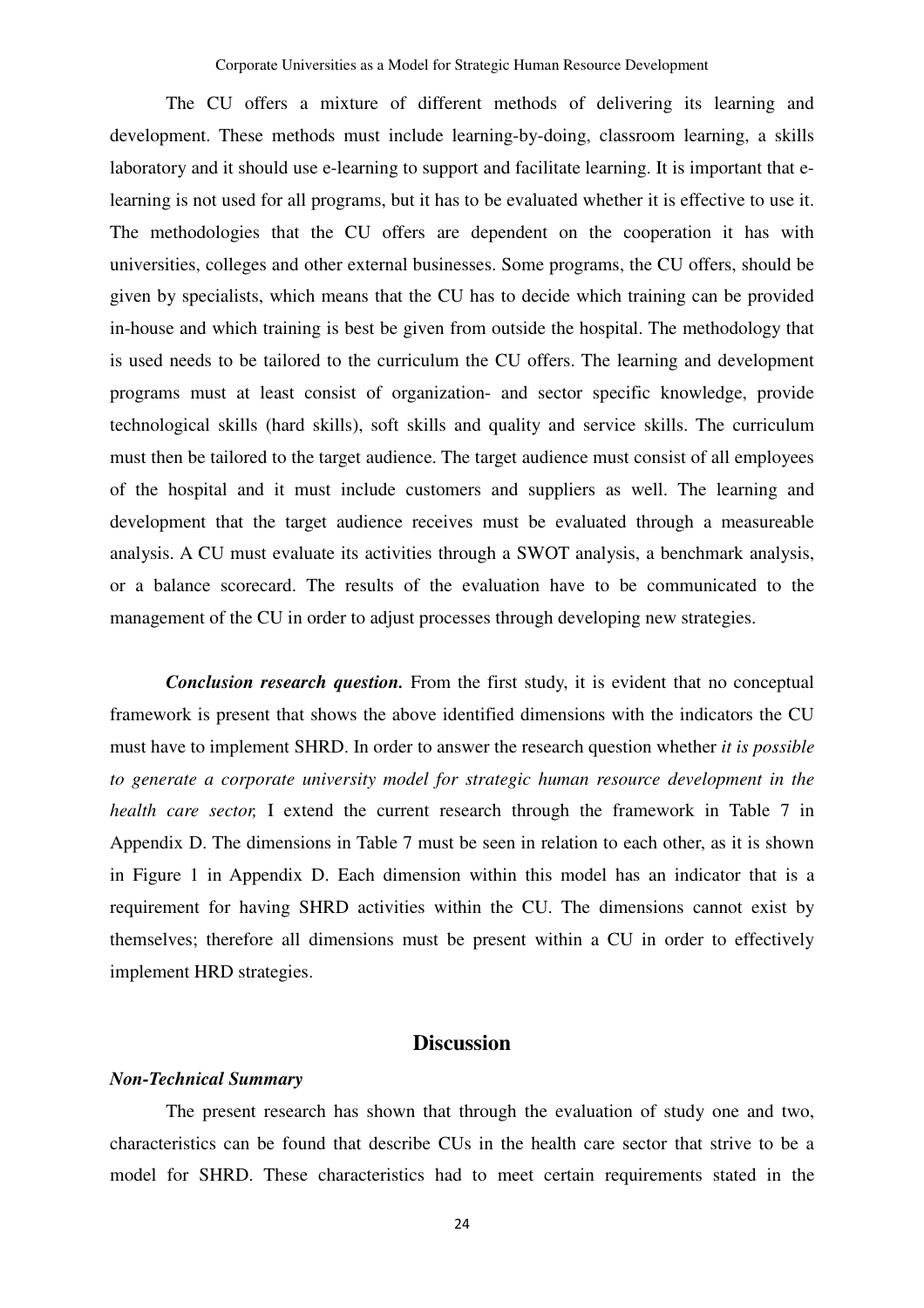theoretical framework. The requirements were established by combining the definitions of CUs with the definitions of SHRD. The first study has shown that there is not yet a theoretical model that provides requirements a true CU must meet, which implies that it implements SHRD.

The most prominent models from Fresina, Stauss, Deiser and Aubrey have shown that several, even though not all, characteristics appear in the models that meet the requirements in the theoretical framework. In addition to that, a case-study with five CUs in the health care sector has shown that some of these characteristics appear in practice as well. Next to these characteristics the case-study provides new characteristics that have not been stated in the four models in the literature. Thus, the answer to the sub-question: what characteristics describe CUs that implement SHRD in the health care sector- could be given by providing 11 characteristics indentified. These characteristics are the answer to the sub-question.

The 11 characteristics have specific indicators, which gives them a direction and they become dimensions. To answer the research question, these dimensions are related to each other to provide a CU model for SHRD.

#### *Implications for Results*

Since the literature does not yet provide a CU model for SHRD, the results of the present paper give a new insight in the demands true corporate universities must meet. Meister (1998) stated that CUs organize themselves around similar characteristics; this can be proved by the dimensions presented above. These dimensions can be used to measure to what extent CUs in practice, are a model for SHRD. Most of the conclusions are drawn from the CUs in the health-care sector, thus it is especially attractive for hospitals to compare the organization of their CU to the model generated in this research. The model may help CUs in practice to orientate themselves along the dimensions in order to improve its functioning.

In order to discuss external validity, it is interesting to see to what other context or population the findings can be generalized to. Another hospital or another organization can use the model to look for suggestions on how to develop their CU further into the direction of a true CU and thus of one that implements SHRD. The model serves as a guideline which means that each CU has to translate the dimensions into their organizational context. The problems that might occur involve the realization of the dimensions. A CU might for example states that it is committed to learning and that it has a diagonal feedback loop with the board of directors, but it does not act or is organized accordingly.

In the theoretical framework it is stated by Gilley and Maycunich (2000) that programs need to maximize the organization's performance. Long-term research will have to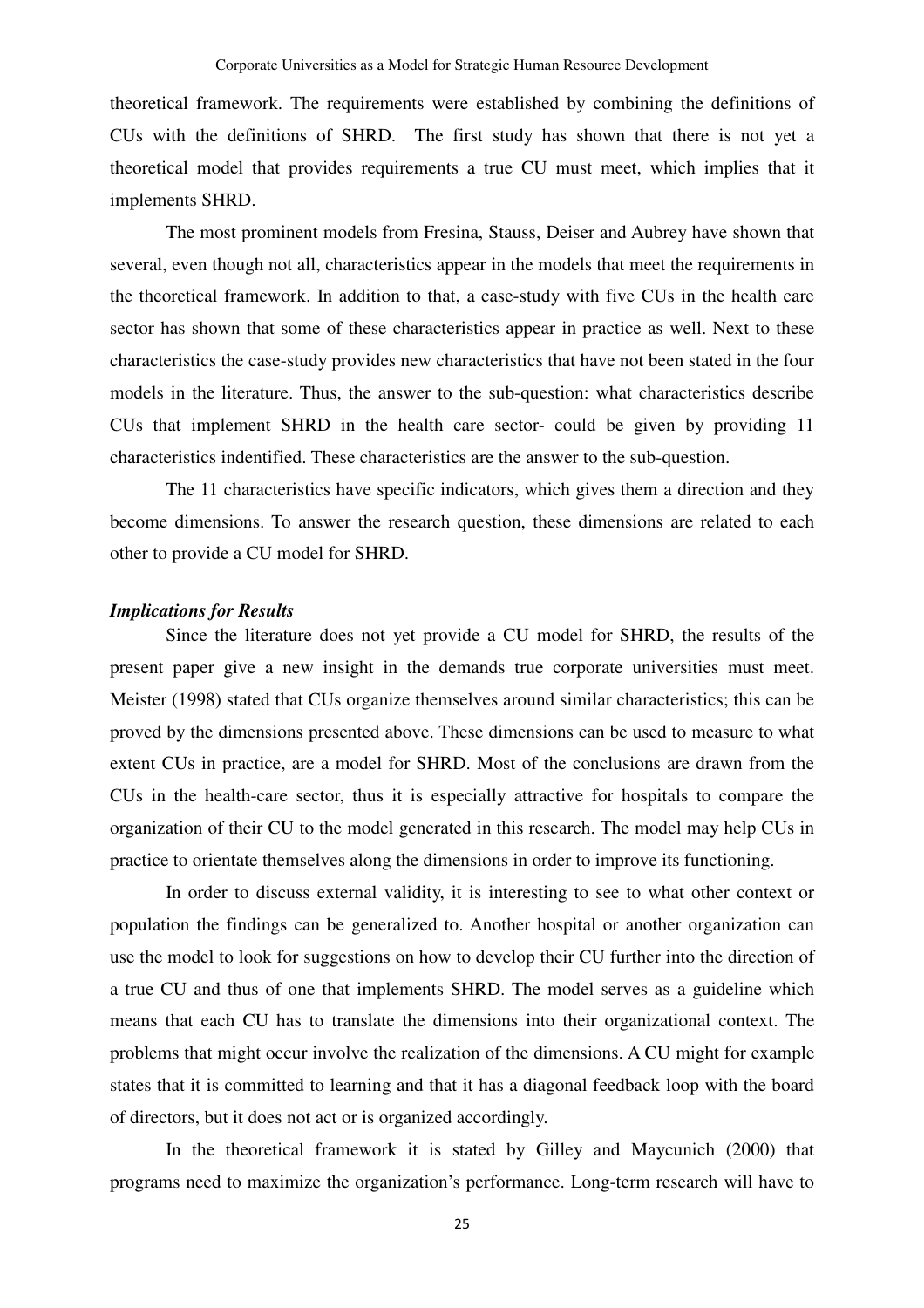show whether CUs that meet the demands in the model maximize their organization's performance more than other CUs.

Further, the model can help organizations to distinguish between training departments and corporate universities, because CUs implement SHRD. The literature states that the major difference between the two is the CU's strategic orientation. The term strategic is quite abstract but through the characteristics I identified, which meet the requirements of the theoretical framework, the term can be understood in more practical ways.

In addition to that, the results may draw increasing attention for research about learning and development in the health-care sector. This is important, because a service intensive sector, as the health care sector, is determined to provide a lot of learning and development to its staff.

Organizations outside the health-care sector can use the model and translate the dimensions into organization-specific goals and strategies. The dimensions can also serve as a basis for further research to see whether a change in the method does result in the same dimensions. Alternatively, the dimensions can be used to formulate questions about them to receive answers from quantitative research.

#### *Suggestions for Further Research*

The research has shown that the existing literature does not yet provide a model that states requirements a CU must have when it implements SHRD. It is important to see that the model provided by this study is based on the literature on four theoretical models and information from five semi-structured interviews. The low number of interviews leaves little room for generalizing the findings. Therefore, further research is necessary to test to what extent the 11 dimensions apply to other sectors or to other hospitals throughout the sector. The hospitals under research are teachings hospitals that are members of the STZ, which means that they are especially committed to learning und development. Within the health-care sector other characteristics might thus be important for different sorts of hospitals. Interpreting the answers from the semi-structured interview was risky since the participants could have answered in a socially desired ways. In addition to that, the participants might have been influenced by the way the researcher asked the question and might receive suggestions through verbal or nonverbal cues.

Further research has to show whether the model generated is really necessary, because it might be too static in comparison to the organizational context which are changing constantly. In addition to that, further research has to show whether the CU's configurations vary per type of organization or context. It has to be taken into account that human resource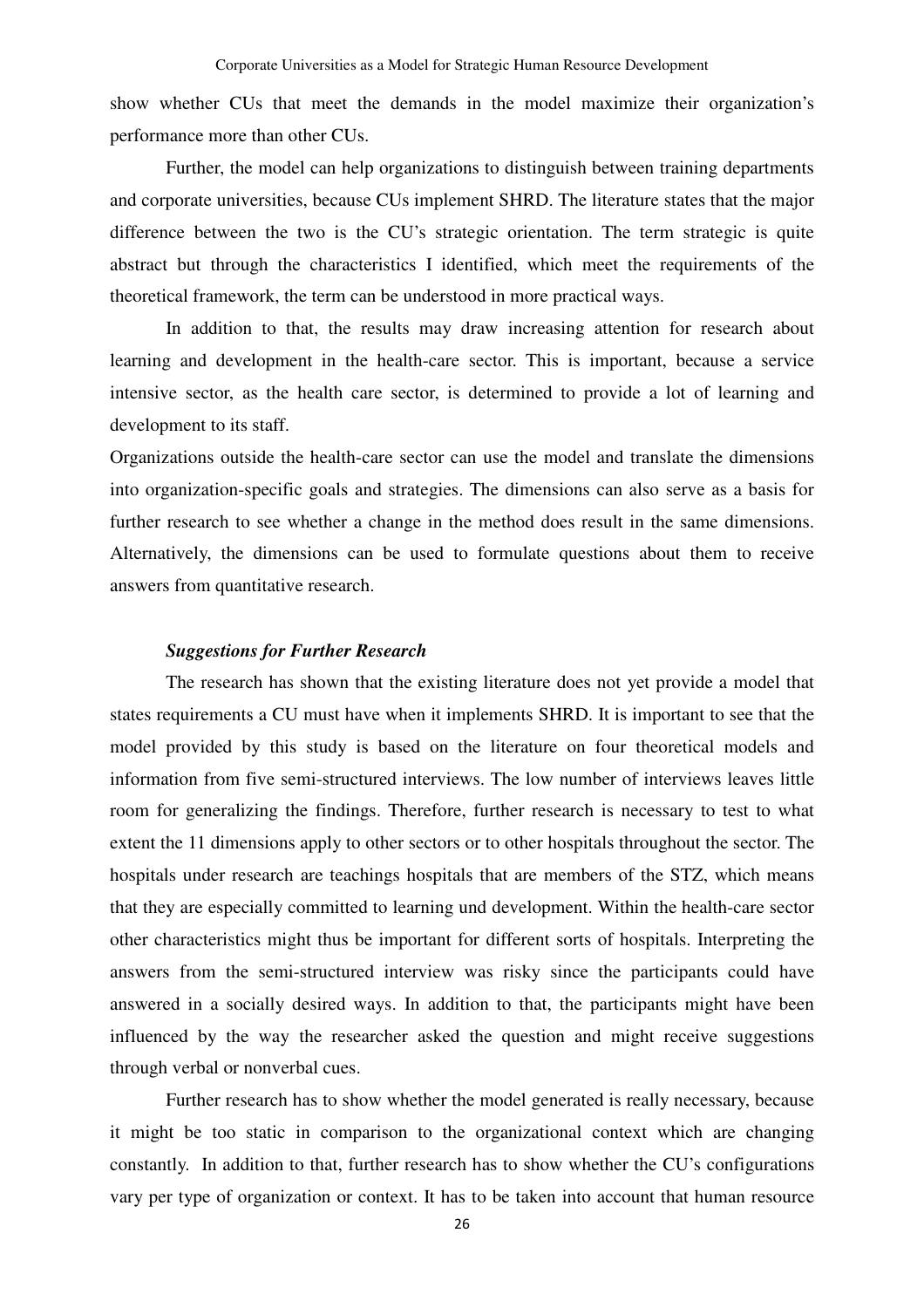development interventions are influenced by the size of the organization, the sector, the age and the history, the number of customers, the ownership and the products or services of the organization (Walton, 1999). This will certainly influence the kind of demands a CU must meet and thus influence the organization of a CU, which makes further research on these aspects evident. Furthermore, the question arises whether CUs are even broader focused than SHRD and what this broader focus could consist of.

A limitation of the present research is that the procedure was changed throughout the case-study. Four personal interviews were conducted and due to budget restraints one telephone interview was conducted. When CUs are compared in further research the method should be invariable.

For further research I suggest that the dimensions identified need to be approved through several implications. First of all, the present study uses as little as five corporate universities; therefore more interviews should be conducted. These interviews can be improved by carefully rewriting the questions into exclusively open-end questions. Recording the answers from the interviews can facilitate interpretations and the analysis of the answers to counteract information loss. The second implication is that quantitative research should be used in order to be able to cancel out biases that qualitative research brings with it such as the interviewer bias. Through quantitative research it is possible to test for reliability of the questions and the validity in order to get a more standardized research procedure. After conducting quantitative research it is possible to draw conclusions about causal relationships and generalizations may come into focus. A third implication is to gather the information from more than one person within a corporate university. This may lead to a comparison of how the corporate university is structured officially and in how far the perception of the employees about their CU is consistent with this. The next implication is to conduct research by comparing teaching hospitals that are STZ members with regular hospitals. Comparing the budgets both types of hospitals have in general and what they spend on training and development might be insightful.

Organizations in private sectors have different demands to their CUs (Dresner, 2005). Hence, it is of interest as to what extent CUs in other sectors show similar findings. Furthermore, there are other theoretical corporate university models such as that from Rademakers (2005). The approaches to strategic human resource development are still very abstract and even though CUs clarify the processes of SHRD further, it is important to compare further approaches of CU models to the model generated in this study.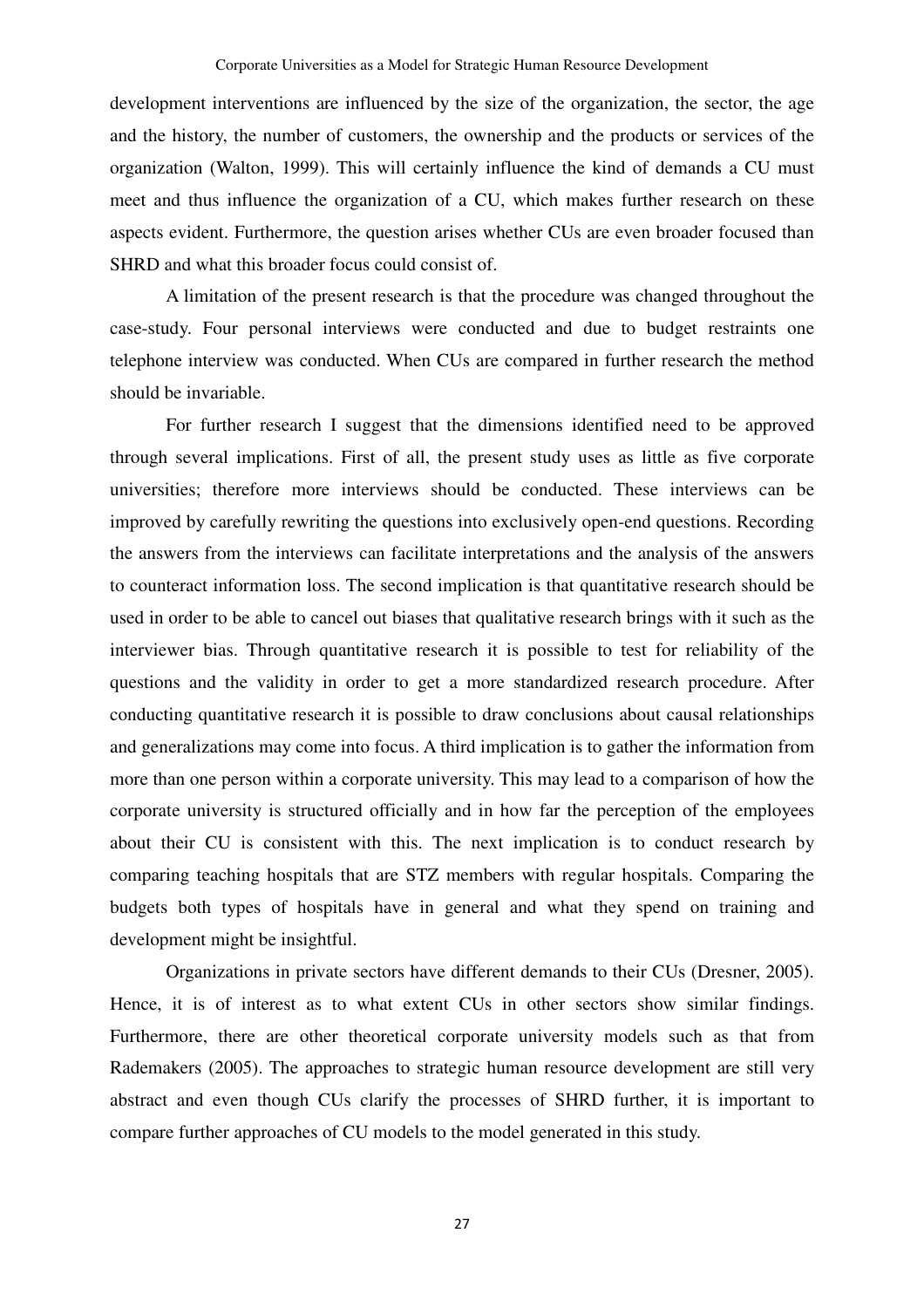### *Conclusion and Comment*

All things considered, this research paper provides a first approach to cluster general dimensions in order to generate a corporate university model for strategic human resource development. The answers the five corporate universities gave shows that these are far away from being the model generated. In order to approve this model, quantitative research is necessary, hence no conclusions can be drawn. I advice managers of corporate universities to strive to translate the dimensions in my model to realizable goals tailored to their organization. That way they are able to improve their corporate university's impact on facilitating the implementation of strategic human resource development.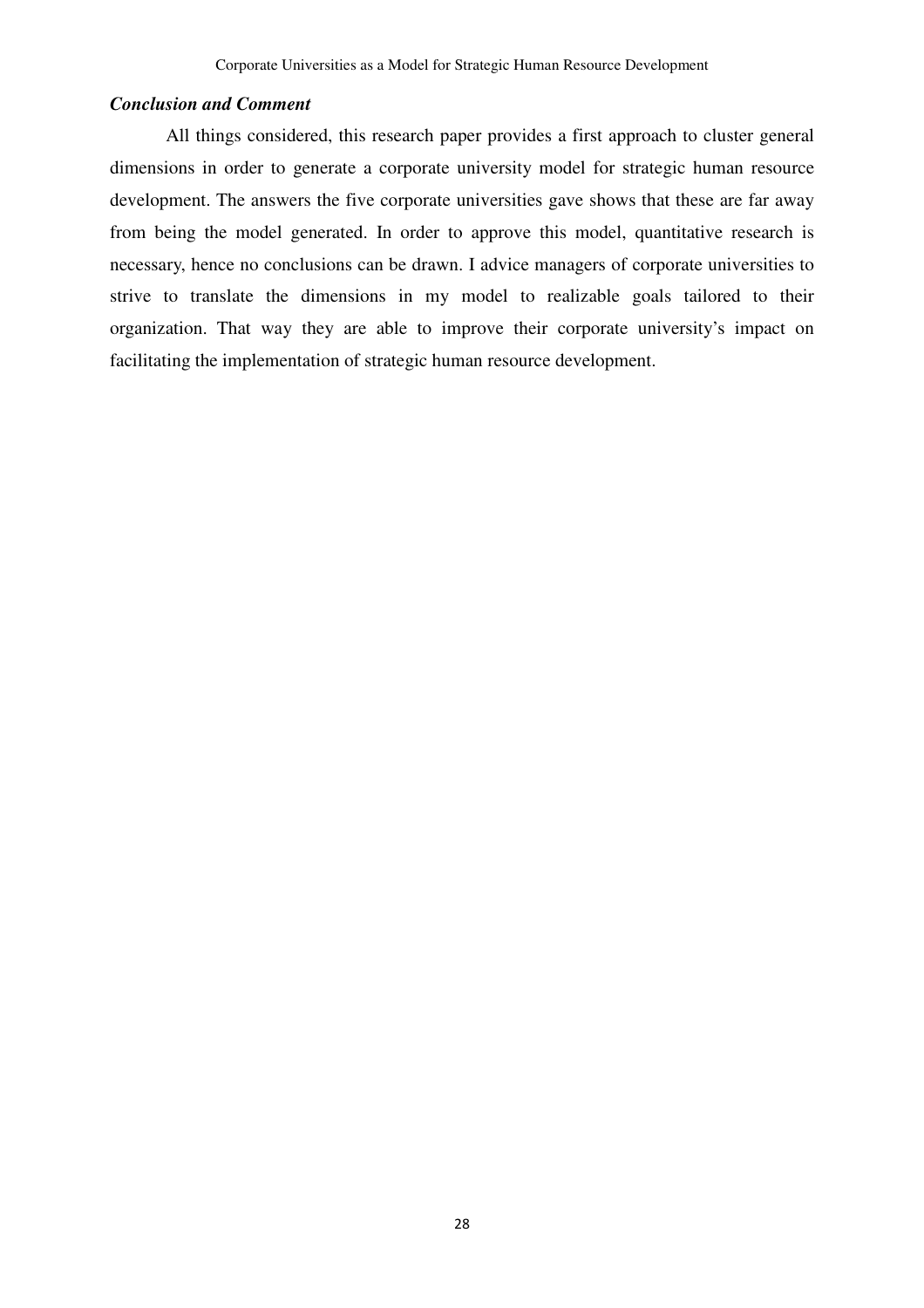### **Bibliography**

Allen, M. (2002). The corporate university handbook: designing, managing, and growing a successful program. New York: AMACOM.

Allen, M. (2007). The next generation of corporate universities: Innovative approaches for developing people and expanding organizational capabilities. San Francisco: Pfeiffer.

Davis, J. H., Schoorman, D. S., & Donaldson, L. (1997). Toward a stewardship theory of management. *Academy of Management Review, 22,* 20-47.

Dresner, M. (2005). Learning and development in health care: The challenges of a corporate university in hospital setting. *Corporate Universities International, Research, Tools and Best Practices,* 3-5.

Fresina, A. J. (1997, January/February). The three prototypes of corporate universities. *Corporate University Review,* 34-38.

Garavan, T. N. (2007, February). A Strategic perspective on human resource development. *Advances in Developing Human Resource, 9, 1,* 11-30.

Gilley, J. W., & Maycunich, A. (2000). Organizational learning, performance, and change. Cambridge, Massachusetts: Perseus Publishing.

Glotz, P. (2002). Corporate university: Wie Unternehen ihre Mitarbeiter mit E-Learning erfolgreich weiterbilden. Frauenfeld: Huber.

Grant, R. M. (1996). Toward a knowledge-based theory of the firm. *Scientific Management Journal, 17,* 109-122.

Hariyanto, G. T. (2010, June). Learning organization. Retrieved September 30, 2010, from http://gunturhariyanto.blogspot.com/2009/07/learning-organization.html

Jackson, S. E., Hitt, M. A., & DeNisi, A. S. (2003). Managing knowledge for sustained competitive advantage: Designing strategies for effective human resource management. San Francisco: Jossey-Bass.

Jansink, F. (2005). The knowledge-productive corporate university. *Journal of European Industrial Training, 29 (1),* 40-57.

Kim, D.H. (1993). The link between individual and organizational learning. *Sloan Management Review, 35 (1),* 37–50.

Likert, R. (1967).The human organization: Its management and value. New York: McGraw-Hill.

Lorscheid, S. (2004). Corporate universities: Rolle und Status zwischen Wissensmanagementwerkzeug und öffentlichen Hochschulen. Düsseldorf: Verlag Dr. Müller.

Meister, J (1998). Corporate universities: Lessons in building a world-class work force. New York: McGrill-Hill.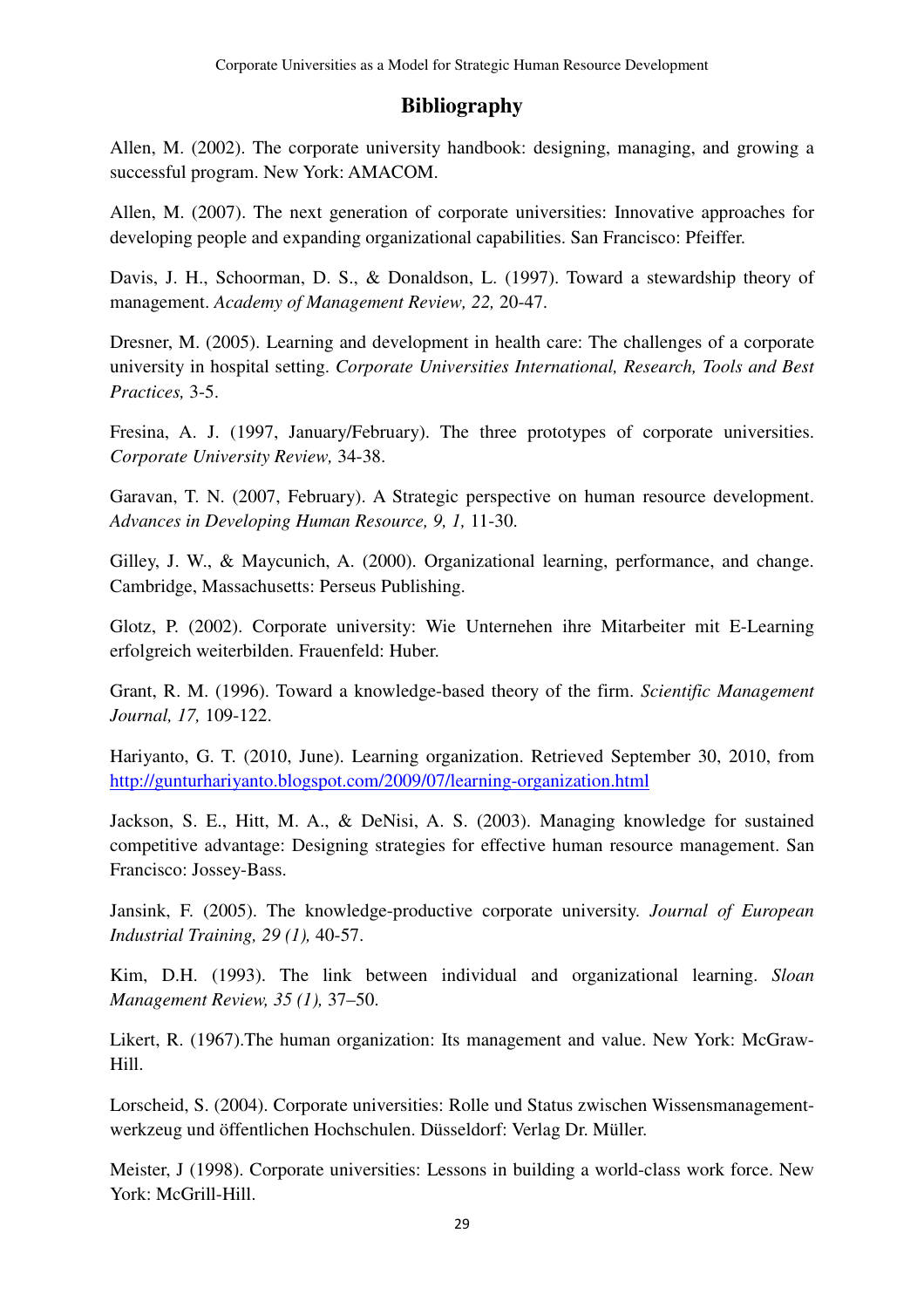Paton, R., Peters, G., Storey, J., & Taylor, S. (2005). Handbook of corporate university development: Managing strategic learning initiatives in public and private domains. Hants: Gower Publishing Limited.

Prince, C., & Allison, S. (2003). Corporate university developments in the UK SME sector. *Journal of Workplace Learning, 15 (5),* 229-239.

Prince, C., & Breaver, G. (2001). Facilitating organizational change: The role and development of the corporate university. *Strategic Change, 10 (4),* 189-199

Rademakers, M. (2005). Corporate universities: Driving force of knowledge innovation. *Journal of Workplace Learning,17 (1/2),* 130-136.

Smith, E. A. (2005). Communities of competence: New resources in the workplace. *Journal of Workplace Learning, 17 (1/2),* 7-23.

Strike, A. J. (1995). Human resources in health care: A manager's guide. Oxford: Blackwell Science.

Walton, J. (1999). Strategic human resource development. Harlow: FT Prentice Hall.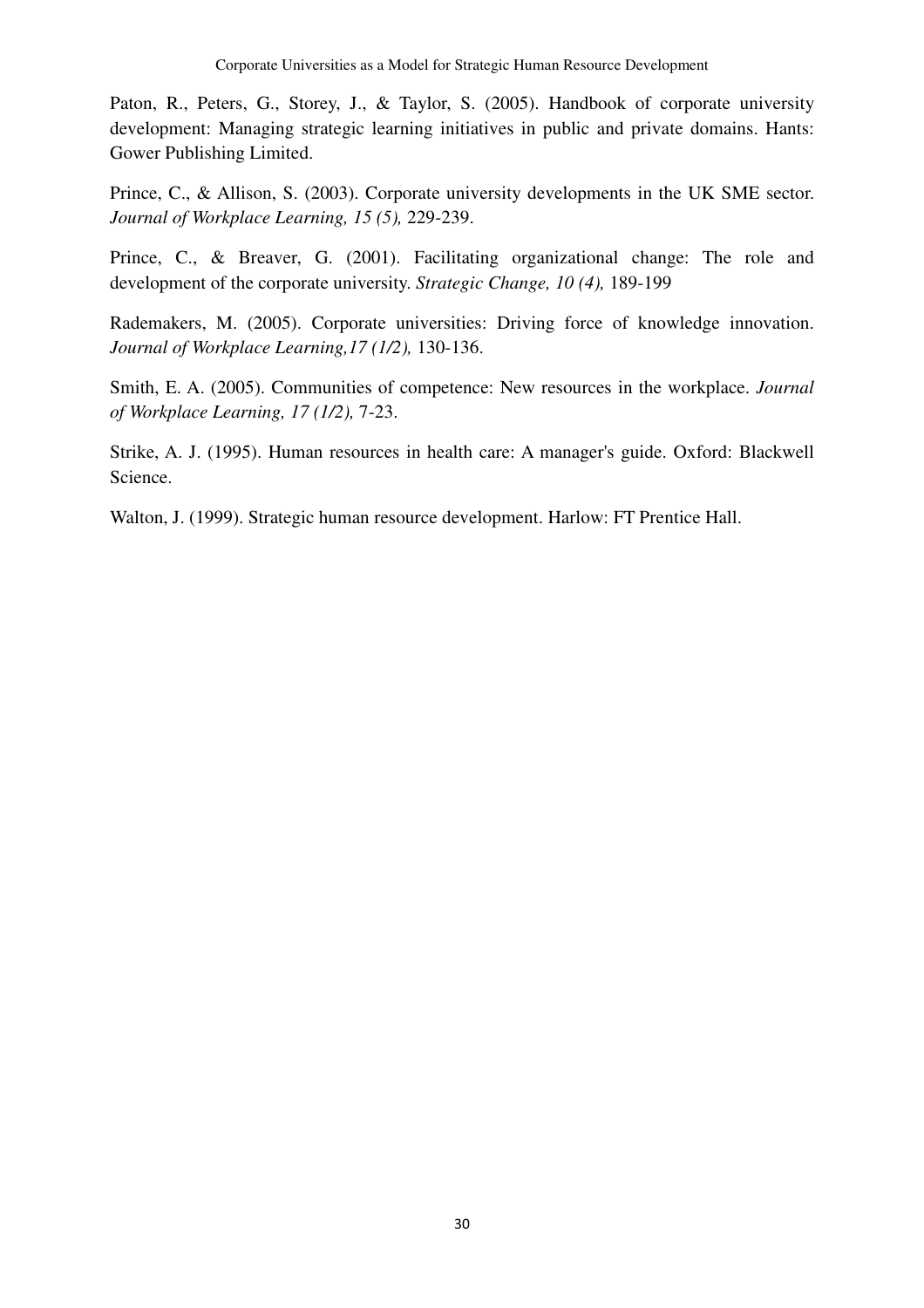# **Appendix**

### *Appendix A*

Table 1

*Fresina's three Prototypes for corporate universities* 

| Name                          | Aim                                                       |
|-------------------------------|-----------------------------------------------------------|
| 1. Prototype I- Reinforce     | -Strengthen operational excellence                        |
| and Perpetuate behavior       | -Courses reflect culture, value and philosophies          |
| 2. Prototype II- Managing     | - Learning programs used to facilitate change             |
| Change                        | -Primary focus: managing, leading change                  |
|                               | -Review and eliminate practices to bring in new insights  |
|                               | and views that fit the organization's current environment |
| 3. Prototype III- Driving and | -Shape direction in which the change initiatives should   |
| Shaping the organization      | be going                                                  |

### Table 2

*Stauss's five corporate university types* 

| Name                      | Aim/focus                                                  |  |
|---------------------------|------------------------------------------------------------|--|
| 1. Top Management Lesson  | -Target audience: top management                           |  |
|                           | -Development through exchange of ideas                     |  |
|                           | -Work together with traditional universities               |  |
| 2. Qualification Center   | -Target audience: all employee                             |  |
|                           | -Ideal form of training department                         |  |
|                           | -Caters the strategic aims of organization                 |  |
|                           | -E-learning popular                                        |  |
|                           | -Certificates for incentives                               |  |
| 3. Standardization Engine | -Target audience: critical number of participants to reach |  |
|                           | reach economics of scale                                   |  |
|                           | -Aim: standardization to secure quality of knowledge       |  |
|                           | delivery                                                   |  |
|                           | -Stabilize, strengthen and adjust organizational culture   |  |
|                           | e-learning                                                 |  |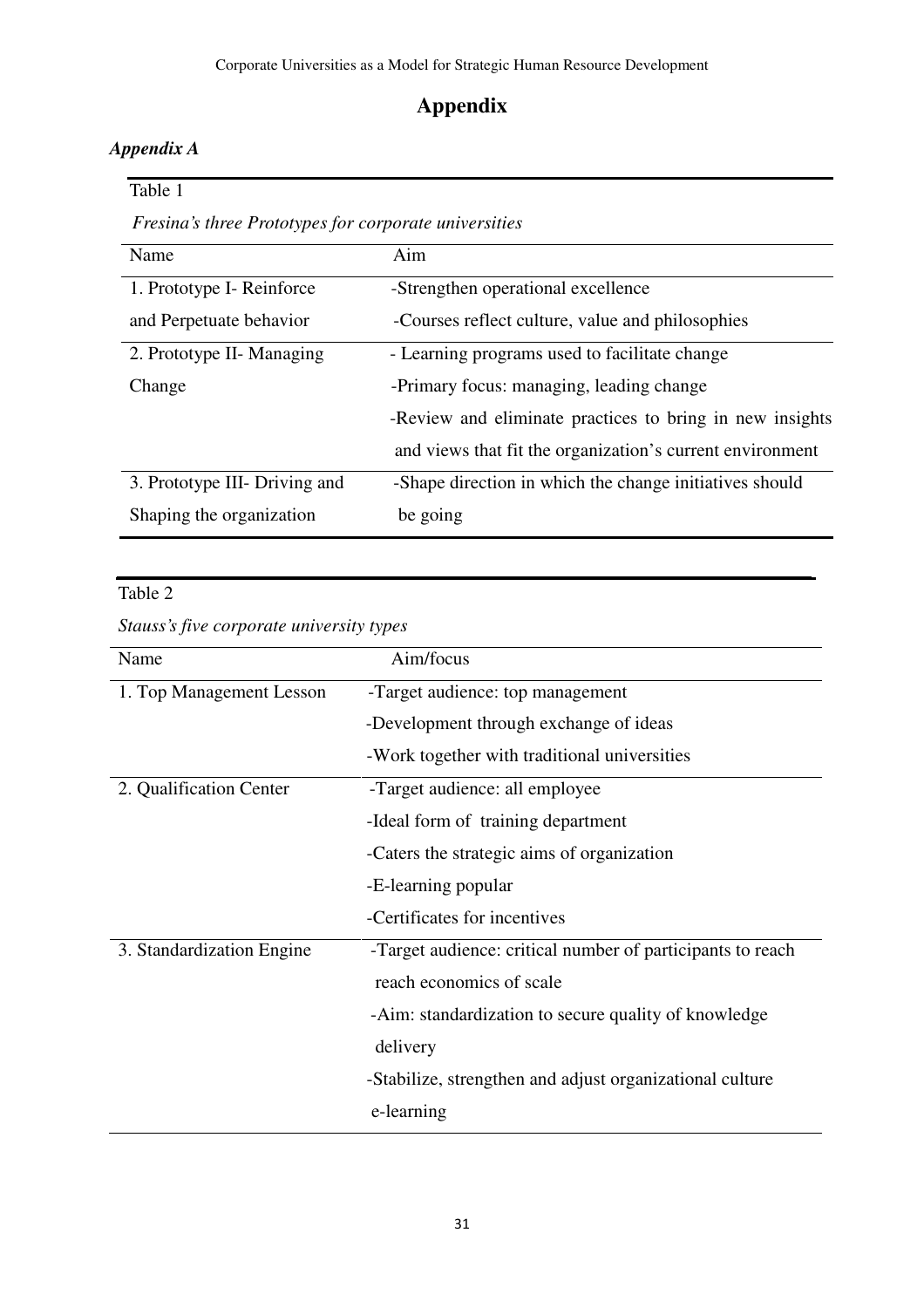| 4. Learning Lab       | -Target audience: working and project groups or teams                            |  |  |  |
|-----------------------|----------------------------------------------------------------------------------|--|--|--|
|                       | delivery of knowledge less of importance                                         |  |  |  |
|                       | -Generation of new knowledge to set out existing                                 |  |  |  |
|                       | structures and values                                                            |  |  |  |
|                       | -Reconsider organizational strategies to entail new visions                      |  |  |  |
|                       | -Conduces to culture of learning and instrument for the                          |  |  |  |
|                       | learning organization<br>- Requires the openness and willingness of organization |  |  |  |
|                       |                                                                                  |  |  |  |
|                       | to create new ideas and insights                                                 |  |  |  |
| 5. Educational Vendor | -Target audience: customers, suppliers along the value                           |  |  |  |
|                       | chain                                                                            |  |  |  |
|                       | -Profit center aims to serve training internally/ externally                     |  |  |  |
|                       | -Learning<br>opportunities regulated by the<br>market                            |  |  |  |
|                       | conditions                                                                       |  |  |  |

### *Table 3.*

### *Deiser's four corporate university concepts*

| Type               | Core Function    | <b>Business logistic</b> | Role of Top   | Example    |
|--------------------|------------------|--------------------------|---------------|------------|
|                    |                  |                          | Management    |            |
| 1. Profit Center   | Positive         | Independent              | Supervisory   | Training   |
| Outsourced         | contribution     | business field           | board         | department |
|                    | margin           |                          |               |            |
| 2. Qualification   | Conveying        | Innovation,              | Supplying     | Motorola   |
| Center             | mission critical | quality                  | standards     |            |
|                    | Knowledge        |                          |               |            |
| 3. Standardization | Transfer of      | Economies                | Defining      | Disney     |
| McDonalds,         | core practices   | of scale                 | standards     |            |
| Engine             |                  |                          |               |            |
| 4. Strategic       | Support          | Core instrument          | Architect &   | General    |
| Change             | transformation   | of management            | Change-Leader | Electric   |
| Enabler            | processes        |                          |               |            |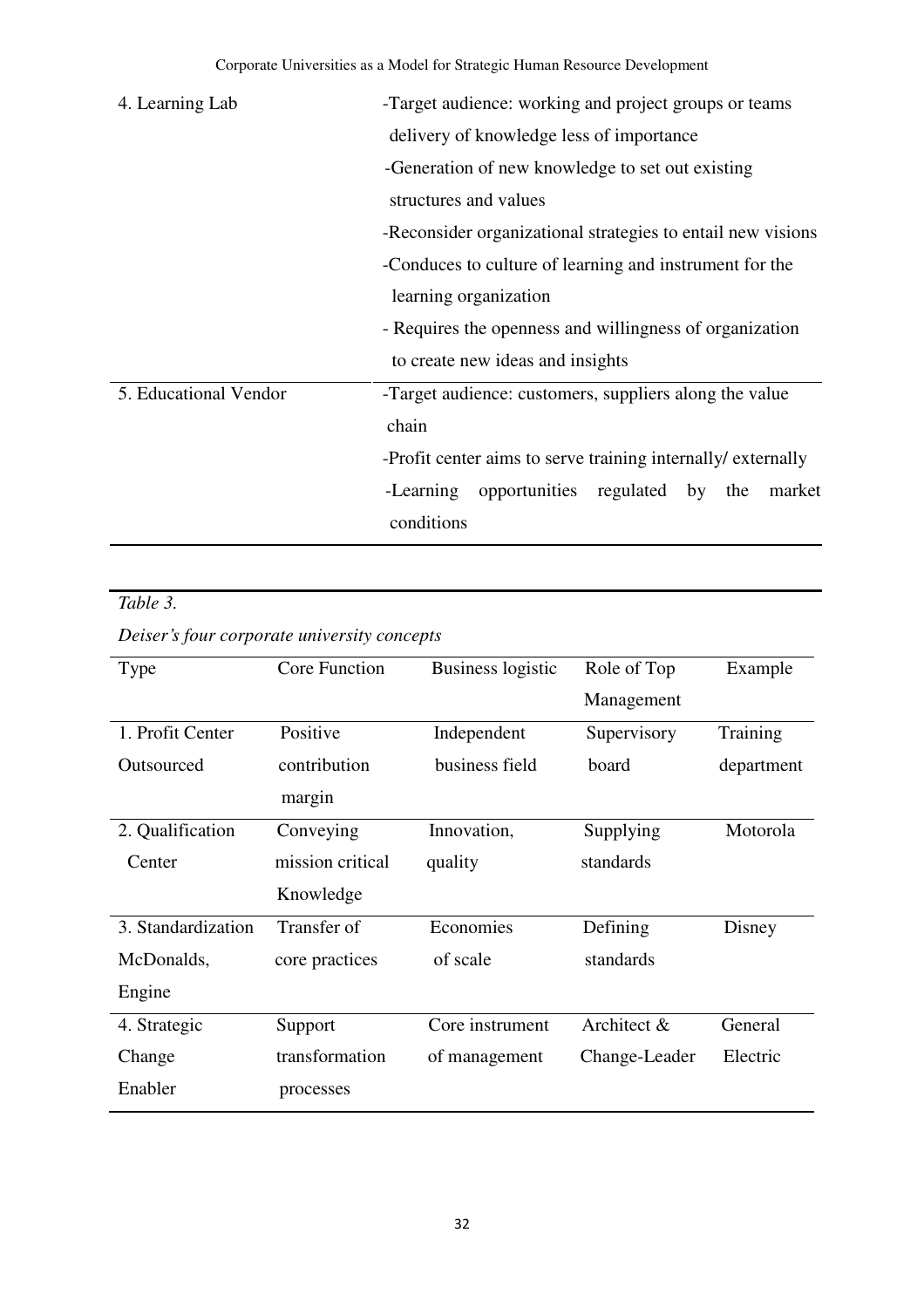| Allorey State types of corporate university concepts |                                     |  |  |  |
|------------------------------------------------------|-------------------------------------|--|--|--|
| Name                                                 | Aim                                 |  |  |  |
| 1. Source of technological                           | Close gap between demand and supply |  |  |  |
| development                                          | of skills                           |  |  |  |
| 2. Source of quality and service development         | Standardize quality and service     |  |  |  |
| 3. Source of employee development                    | Counteract staff shortage           |  |  |  |

### Table 4

Aubrey's three types of corporate university concepts

### *Appendix B*

Standard questions used to conduct the semi-structured interview:

### **1. How is the corporate university structured? Centralized/ decentralized?**

- 2. What is the aim of the corporate university?
- **3. What is the primary focus of the corporate university?**
- **4. Who is the target audience of your corporate university?**
- 5. Does the target audience of the corporate university also include external partners, suppliers, customers?
- **6. What kind of information is delivered?**
- **7. How is the material delivered?**
- **8. Are there standard curses everyone has to attend?**
- 9. Is there a specific amount of hours an employee has to invest in training each year?

### **10. Is e-learning implemented in the training and development process?**

- 11. Are "offline" and "online" trainings combined?
- 12. Is there a difference between attending trainings and getting a good grade on it? Quality vs. Quantity?
- 13. Who can view the outcomes of the trainings?

### **14. Does your CU hand out certificates?**

- 15. Do employees have the chance to ask for training?
- 16. How are demand and offer combined?

### **17. Do you have cooperation with universities?**

18. Are there external companies concerned with training and development?

### **19. On what kind of hierarchical level is the corporate university placed within the hospital?**

20. Within what kind of department is the corporate university organizationally integrated?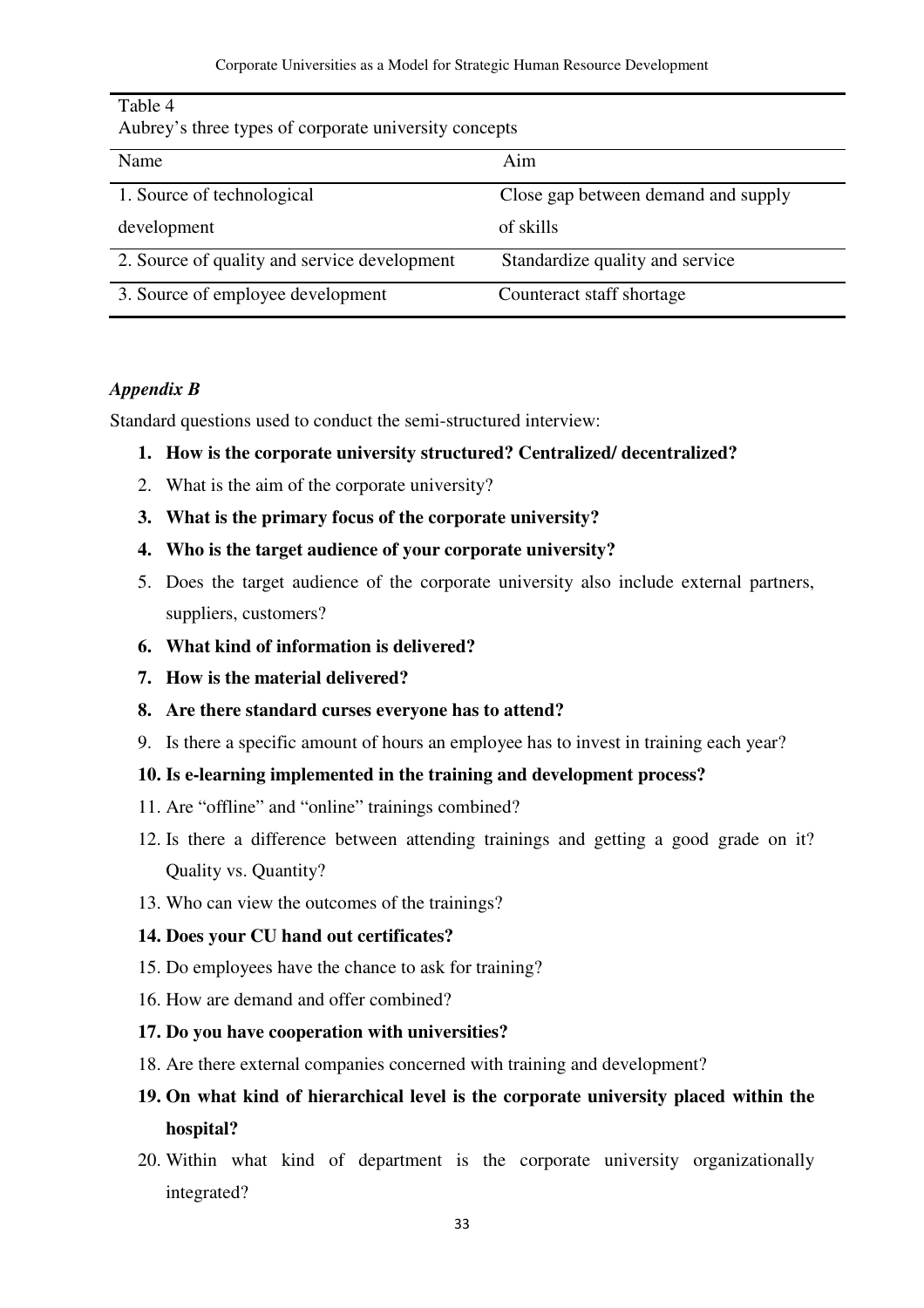#### **21. What kind of role does the top management play?**

- 22. How does the communication take place between the top management and the corporate university?
- **23. Is there a feedback loop from the top management to the CU and back? How are these communication channels organized?**
- 24. Is there a strategic background behind the functioning of the CU?
- **25. Where does strategy development take place within the hospital?**
- 26. Do recent trend of health interventions (e.g. obsolescence) determine which trainings are given?
- 27. How do trainers know about recent developments?

### **28. Where does innovation take place? Internal vs. external to the hospital?**

- 29. Does the CU has an influence on these innovations?
- 30. Is there a connection between personal development and the training demand?
- 31. Do the criteria from STZ play a role?
- 32. How does the feedback occur between training delivery and demand of the individual departments?

### **33. How does the corporate university evaluate the processes?**

34. What are the next steps your corporate university wants to achieve?

### *Appendix C*

### *Bachelorthese*

### **Inhoud afstudeeropdracht**

### **Beschrijving onderzoeksthema, achtergrond en aanleiding**

Het onderzoeksthema van deze bachelorthese is de bijdrage van corporate universities (CU) aan het strategisch human resource management (HRD). De Corporate University is een model voor strategisch HRM dat een verband legt tussen de organisatie strategie en het opleiden en leren van medewerkers. Het strategisch HRD beleid zal daardoor effectiever kunnen functioneren. Het doel is om werknemers, continu en vooral toegesneden op de organisatie, nieuwe kennis te overbrengen, hun vaardigheden te verbeteren of te innoveren. In de literatuur is er sprake van diverse CU concepten die verschillen qua doelen, doelgroepen en methoden voor overdracht. Die doelen voor corporate university concepten zijn in theoretische zin meest soortgelijk geformuleerd en richten zich op de economische uitdagingen of op de organisatiecultuur.

De scope van Corporate Universities kan varieren op verschillende dimensies. De inzet van een corporate university kan in organisaties intern en extern zijn. De doelgroep kan beperkt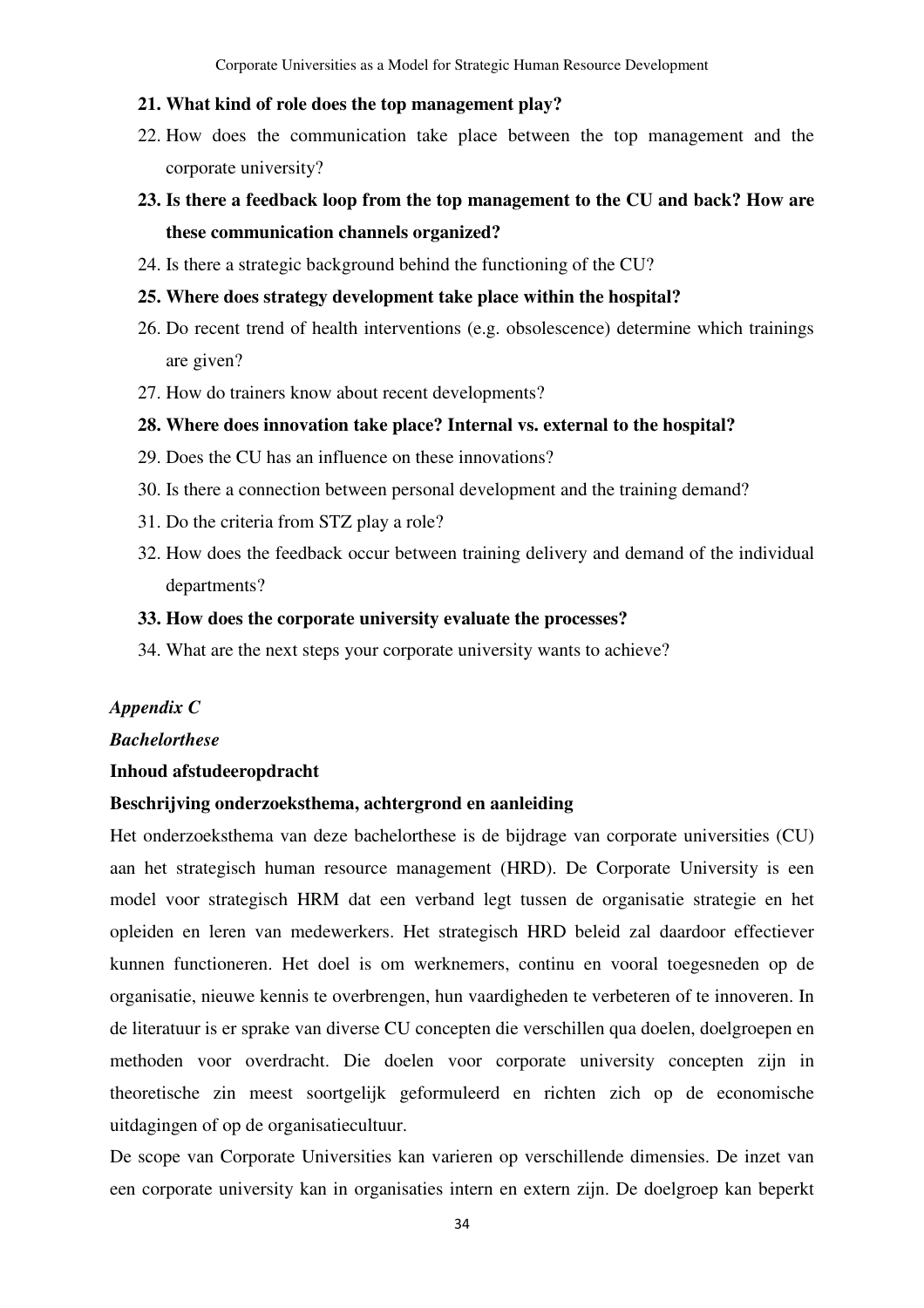zijn tot het top management, gericht zijn op alle medewerkers (intern )of zelfs openstaan voor externe leveranciers en klanten (extern). De instrumenten van de Corporate University zijn de leer- en ontwikkelactiviteiten voor medewerkers en teams. Deze kunnen verschillende vormen aannemen. Kennis overdracht kan door middel van persoonlijk contact, in werk groepen, door on-the-job training of door zelf studie programma's plaatsvinden. De resultaten van dit onderzoek kunnen een basis zijn voor een diepergaand masterthese die meer op kwalitatief onderzoek gericht zal zijn.

### **Beschrijving probleemstelling en onderzoeksvragen**

Door middel van literatuur onderzoek ga ik de belangrijkste theoretische CU concepten en hun link met strategisch HRD identificeren. Het doel is om de verschillen en overeenkomsten van de concepten te specificeren. Het resultaat zal dan een raamwerk uit de verschillende dimensies kunnen zijn. Door case-study onderzoek zullen ongeveer vijf verschillende Topklinische opleidings Ziekenhuizen benaderd werden om informatie over hun CU concept ("Teaching Hospitals") ter beschikking te stellen en vragen te beantwoorden.

Het is van interesse om de CU concepten uit de praktijk onder het aspect van de eerder geïdentificeerd dimensies nader te beschouwen. Verder zal nagegaan worden in hoeverre de ziekenhuizen een link leggen van de ondernemings strategie na het HRD-beleid maar ook of er feedback bestaat van de CU terug naar de organisatiestrategie. Ten einde kunnen overwegingen gemaakt worden over de relatie tussen het Corporate University model en innovatie.

### **Onderzoeksvragen:**

- Wat zijn de voornaamste theoretische corporate university kenmerken en modellen?
- Wat zijn de belangrijkste dimensies die uit het literatuur onderzoek blijken?
- Wat zijn de dimensies die in de praktijk gevonden kunnen worden?
- In hoeverre komen de theoretische dimensies overeen met de resultaten uit het case-studie onderzoek?
- Kan op grond van de dimensies een raamwerk voor corporate universities opgesteld worden?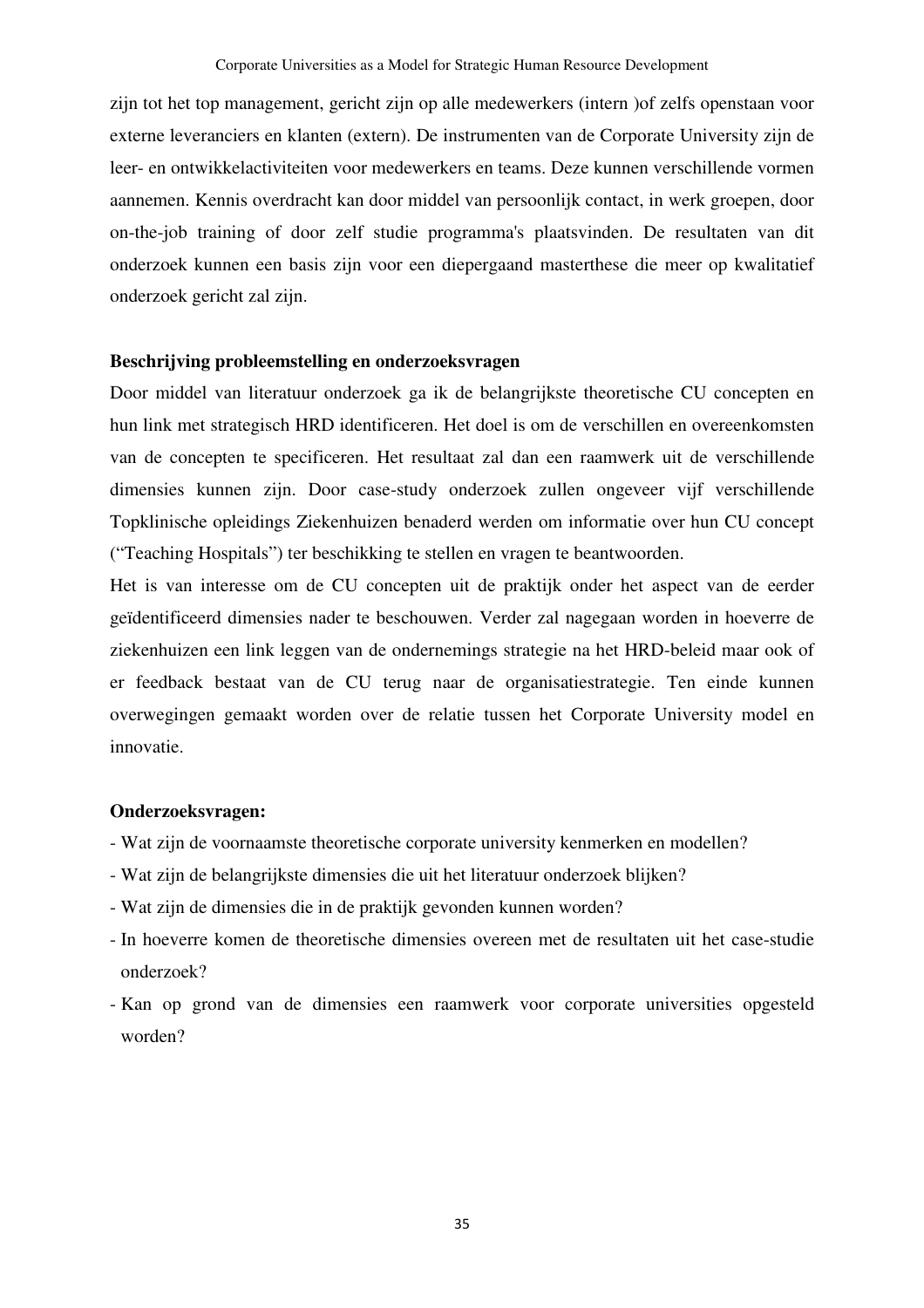### *Appendix D*

## Table 7

| Corporate university model for strategic human resource development |  |  |  |  |
|---------------------------------------------------------------------|--|--|--|--|
|                                                                     |  |  |  |  |

| Dimension                   |                                  | Depth of strategic human resource development |  |  |
|-----------------------------|----------------------------------|-----------------------------------------------|--|--|
|                             | SHRD implemented                 | SHRD implemented further                      |  |  |
| Target audience             | <b>Internal and External</b>     | Internal<br>and External<br>(further          |  |  |
|                             |                                  | along the value chain)                        |  |  |
| Cooperation                 | Universities,<br>colleges<br>and | Universities,<br>colleges<br>and              |  |  |
|                             | external businesses              | businesses<br>external<br>(more               |  |  |
|                             |                                  | intensive)                                    |  |  |
| Methodology                 | many different methods (e.g.     | Many different methods, library               |  |  |
|                             | learning by doing)               |                                               |  |  |
| E-learning                  | implemented                      | implemented                                   |  |  |
| Primary focus               | TD and CM                        | TD, CM and BD                                 |  |  |
| Curriculum                  | Org.-& sector specific, soft-,   | Org.-& sector specific, soft-,                |  |  |
|                             | technological- and               | technological- and quality/service            |  |  |
|                             | quality/service skills           | skills                                        |  |  |
| Structure                   | Centralized with low barriers    | Centralized with low barriers to              |  |  |
|                             | to other departments             | other departments                             |  |  |
| Feedback loop               | diagonal                         | Top-down and bottom-up together               |  |  |
| <b>Strategy Development</b> | Board of directors and CU        | Several departments                           |  |  |
| Measureable analysis        | SWOT analysis, benchmark         | <b>SWOT</b><br>benchmark<br>analysis,         |  |  |
|                             | analysis, or balance scorecard   | analysis, or balance<br>scorecard             |  |  |
| Hierarchical layer          | Direct path<br>of<br>board<br>to | Direct path to board of directors             |  |  |
|                             | directors                        |                                               |  |  |